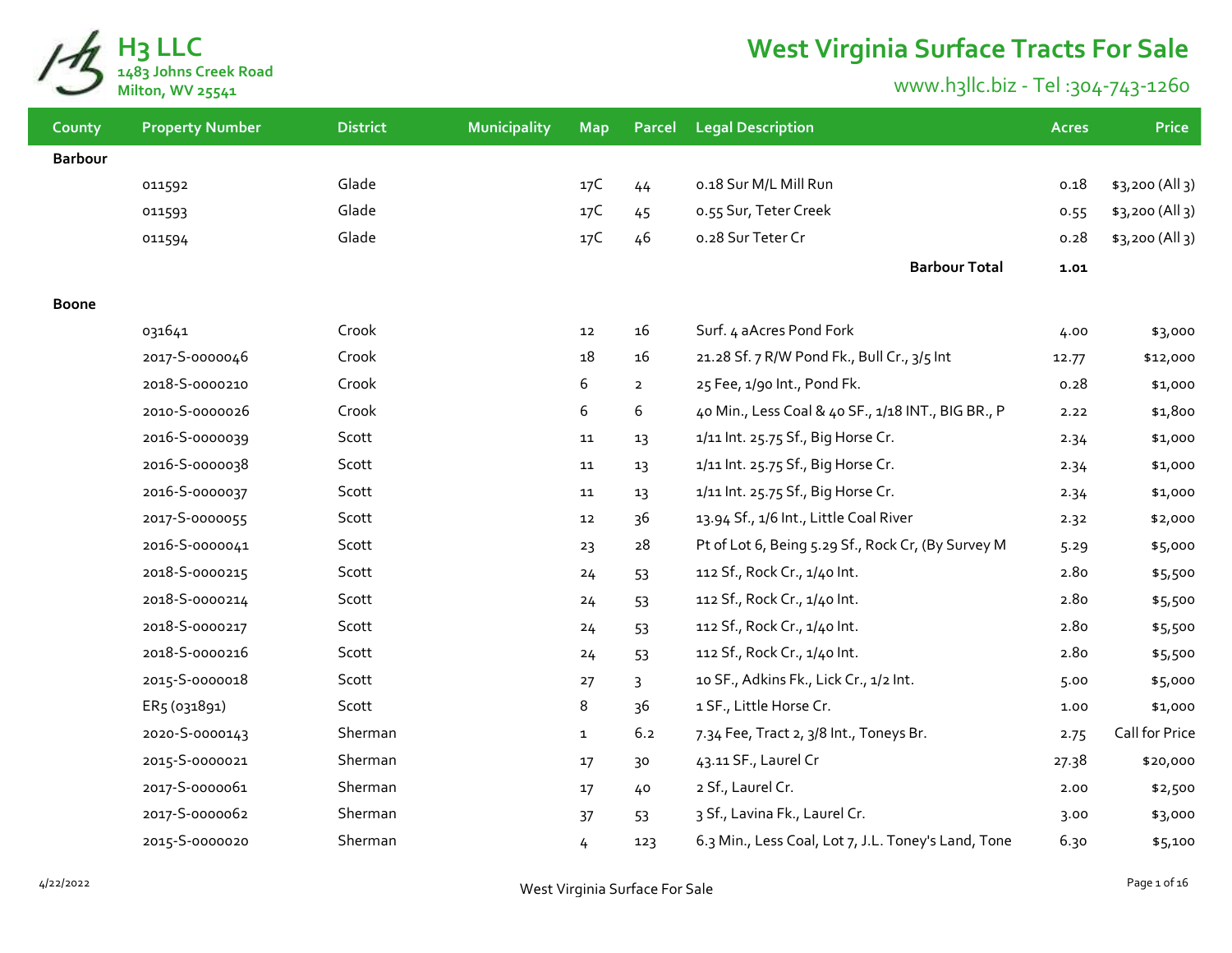| County        | <b>Property Number</b>              | <b>District</b> | <b>Municipality</b> | <b>Map</b>        | Parcel | <b>Legal Description</b>                             | <b>Acres</b> | <b>Price</b> |
|---------------|-------------------------------------|-----------------|---------------------|-------------------|--------|------------------------------------------------------|--------------|--------------|
| <b>Boone</b>  |                                     |                 |                     |                   |        |                                                      |              |              |
|               | 032728                              | Sherman         |                     | 8                 | 55     | 2A Joes Cr                                           | 2.00         | \$2,000      |
|               | 2016-S-0000051                      | Washington      |                     | 16                | 27     | 46 Sf., North Fk., Big Cr., 1/8 Int.                 | 5.75         | \$5,000      |
|               | Summers1 (2016-S-0000052            | Washington      |                     | 17                | 46     | 8.01 Sf., Big Cr., 1/30 Int.                         | 0.27         | \$1,200      |
|               | Summers2 (2016-S-0000053 Washington |                 |                     | 17                | 47     | 3 Sf., Big Cr., 1/30 Int.                            | 0.10         | \$1,200      |
|               | Summers3 (2016-S-0000054            | Washington      |                     | 17                | 66     | 8.5 Sf., Big Cr., 1/2 of 17A, 1/30 Int               | 0.28         | \$1,200      |
|               | 2016-S-0000055                      | Washington      |                     | 18                | 39     | 25.42 Sf., Trace Fk., Big Cr., Less R/W              | 25.42        | \$20,000     |
|               | 2016-S-0000056                      | Washington      |                     | 23                | 40     | Parcel 4 46.25 Fee, 3/42 Int., Big Cr., Godby Br.    | 3.30         | \$2,000      |
|               | 2014-5-0000099                      | Washington      |                     | 25                | 59.8   | 4.58 Sf., Six Mile Cr.                               | 4.58         | \$5,000      |
|               | 2012-5-0000026                      | Washington      |                     | 28                | 158    | 14 SF& Min., Less Coal 5/16 Int., Hewett Cr.         | 4.38         | \$3,000      |
|               | 2010-S-0000016                      | Washington      |                     | 28                | 169    | 28.9 Min, & 28.9 Sf, Less Timber 1/4 Int Hewett C    | 7.23         | \$5,000      |
|               | Haner5                              | Washington      |                     | 29                | 4      | 38.07 SF., SpruceFK, 1/2 INT                         | 19.04        | \$19,000     |
|               | Haner6                              | Washington      |                     | 29                | 40     | 48 SF & Min., Less Coal 1/18 INT, Spruce FK          | 2.67         | \$3,000      |
|               | 2018-5-0000224                      | Washington      |                     | 8                 | 29     | Lot 7, 79.16 Sf., 1/108 Int. Mud River (Nelson Prop  | 0.73         | \$2,400      |
|               | 2018-5-0000225                      | Washington      |                     | 8                 | 29     | Lot 7, 79.16 Sf., 1/27 Int. Mud River (Nelson Prop)  | 2.93         | \$2,400      |
|               | 2018-S-0000227                      | Washington      |                     | 8                 | 30     | Lot 6, 79.16 Sf., 1/108 Int. Mud River (Nelson Prop  | 0.71         | \$2,400      |
|               | 2018-5-0000228                      | Washington      |                     | 8                 | 30     | Lot 6, 79.16 Sf., 1/27 Int., Mud River (Nelson Prop) | 2.93         | \$2,400      |
|               | 2018-5-000226                       | Washington      |                     | 8                 | 30     | Lot 6, 79.16 Sf., 1/108 Int., Mud River (Nelson Pro  | 0.73         | \$2,400      |
|               | 032320                              | Washington      |                     | 9                 | 97     | 7 SF, Mud Fk, Turtle Cr., 1/4 Int.                   | 1.75         | \$1,500      |
|               | 032321                              | Washington      |                     | 9                 | 98     | 1.5 SF, Mud Fk., Turtle Cr., 1/4 Int                 | 0.37         | \$800        |
|               |                                     |                 |                     |                   |        | <b>Boone Total</b>                                   | 177.69       |              |
| <b>Brooke</b> |                                     |                 |                     |                   |        |                                                      |              |              |
|               | 051556                              | <b>Buffalo</b>  |                     | B27K              | 120    | L4 Curtiss & Reeves Plan East                        | 0.12         | \$2,000      |
|               | 051089                              | <b>Buffalo</b>  |                     | B27K              | 126    | .17 W & B Pike                                       | 0.17         | \$2,200      |
|               | 051059                              | Buffalo         |                     | B <sub>32</sub>   | 114    | .28 Ac W & B Pike                                    | 0.28         | \$1,500      |
|               | 051169                              | <b>Buffalo</b>  |                     | B <sub>45</sub> D | 63     | .14 Ac Short Creek                                   | 0.14         | \$1,500      |
|               | 050936                              | Cross Creek     |                     | C <sub>24</sub> B | 15     | Lot #44 Wood Plan 46X146                             | 0.15         | \$1,200      |
|               | 051215                              | Follansbee Corp | Follansbee          | F14M              | 208    | L 91-92-93 5th Add                                   | 0.28         | \$1,500      |

**Brooke Total 1.14**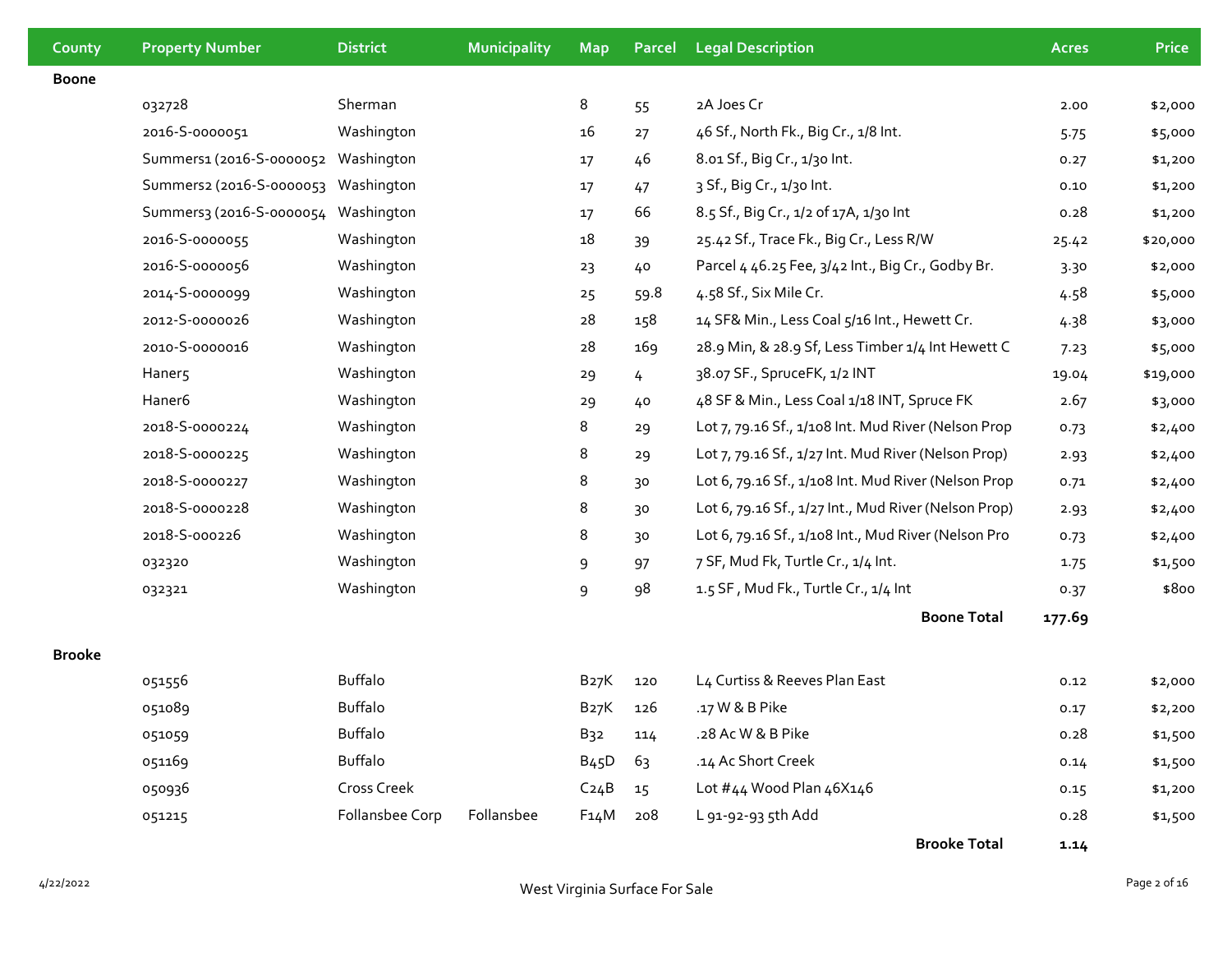| County    | <b>Property Number</b>         | <b>District</b> | <b>Municipality</b> | <b>Map</b>     | Parcel         | <b>Legal Description</b>                     | Acres | <b>Price</b>   |
|-----------|--------------------------------|-----------------|---------------------|----------------|----------------|----------------------------------------------|-------|----------------|
| Cabell    |                                |                 |                     |                |                |                                              |       |                |
|           | 2014-S-0000035                 | Barboursville   |                     | $\overline{2}$ | 104.5          | 1 Ac Ohio River Rd Lesage                    | 1.00  | \$4,000        |
|           | 2012-5-0000066                 | Grant           |                     | 15             | 48             | Lt 1 Sec Dev Corp Kilgore Crk Rd Milton      | 0.54  | \$1,500        |
|           | 2016-S-0000088                 | Guyandotte      |                     | 7P             | 259            | 2.96 Ac Garden Farms Cherokee Ct             | 2.96  | \$3,000        |
|           | 2016-S-0000089                 | Guyandotte      |                     | 7P             | 260            | .82 Ac Garden Farms Cherokee Ct              | 0.82  | \$1,000        |
|           | 066166                         | McComas         |                     | 9A             | 78             | Lt L-1 H'Day Pk #1 Holiday Park Salt Rock    | 0.09  | \$1,200        |
|           | 066167                         | McComas         |                     | 9A             | 79             | Lt L-2 H'Day Park #1 Hilday Park Salt Rock   | 0.08  | \$1,500        |
|           | 066562                         | Union           |                     | 13             | 8              | 1.50 Ac Union Rdg 9357 Union Rdg Rd Glenwood | 1.50  | \$3,000        |
|           | 2018-S-0000409                 | Union           |                     | 19             | 70.1           | 5 Ac Big Cabell Crk Barker Rdg Rd Milton     | 5.00  | \$3,500        |
|           |                                |                 |                     |                |                | <b>Cabell Total</b>                          | 11.99 |                |
| Calhoun   |                                |                 |                     |                |                |                                              |       |                |
|           | 2012-S-48                      | Sheridan        |                     | $\mathbf{1}$   | 11             | Two Mile 1A Fee                              | 1.00  | \$800          |
|           | 2015-5-106                     | Sherman         |                     | 12             | 42             | Russett Sur Lot 28 Sq Rds 50x50 .18 Ac       | 0.18  | \$3,500        |
|           |                                |                 |                     |                |                | <b>Calhoun Total</b>                         | 1.18  |                |
| Fayette   |                                |                 |                     |                |                |                                              |       |                |
|           | 105552                         | Mount Hope Corp | Mount Hope          | 5              | 130            | Lot 67 Forest Hills                          | 0.43  | Call for Price |
|           | 106477                         | Mount Hope      |                     | 53H            | 159            | Lots 33 34 Pk Hts SD                         | 0.40  | \$3,000        |
|           | 2018-5-0000038                 | New Haven       |                     | 119            | 58.3           | Fee .42/ Sewell Mtn Lee Hollow Rd; 480/93    | 0.42  | \$2,000        |
|           | 2018-5-0000034                 | New Haven       |                     | 60             | 14             | Surf 076/Lot 33x100 Ft Wolf Ck 8             | 0.08  | \$1,500        |
|           | 106459                         | New Haven       |                     | 75P            | $\overline{2}$ | 137/ Sewell Mtn                              | 1.37  | \$4,000        |
|           | 2018-S-0000039                 | New Haven       |                     | 85F            | 5              | Surf o.25 Ac Ladonia                         | 0.25  | \$1,500        |
|           | 2018-S-0000035                 | New Haven       |                     | 89             | 96             | Surf 20 Sewell Mtn                           | 20.00 | Call for Price |
|           | 2018-S-0000036                 | New Haven       |                     | 90             | 17             | Surf 2 Ac Sewell Mtn 425/4                   | 2.00  | \$2,500        |
|           | 106030                         | Oak Hill Corp   |                     | 26             | 341            | Surf 20/ Nr Oak Hill                         | 0.20  | \$550          |
|           | 2017-S-0000029                 | Plateau         |                     | 21             | 23             | Surf 1 98/ White Oak 407/509                 | 1.98  | \$2,000        |
|           | 2017-S-0000031                 | Plateau         |                     | 30N            | 64             | 3 White Oak                                  | 3.00  | \$3,000        |
|           | 2014-5-0000221                 | Plateau         |                     | 38F            | 114            | Lot 139 140 Harvey Prud SD                   | 1.08  | \$8,500        |
|           | 106346                         | Plateau         |                     | 43             | 31             | Surf.41/Paint Ck                             | 0.41  | \$2,000        |
|           | 2014-5-0000294                 | Plateau         |                     | 45             | 43             | 186/Lot 149 Forest Hills 109/311             | 1.86  | \$4,500        |
| 4/22/2022 | West Virginia Surface For Sale |                 |                     |                |                |                                              |       | Page 3 of 16   |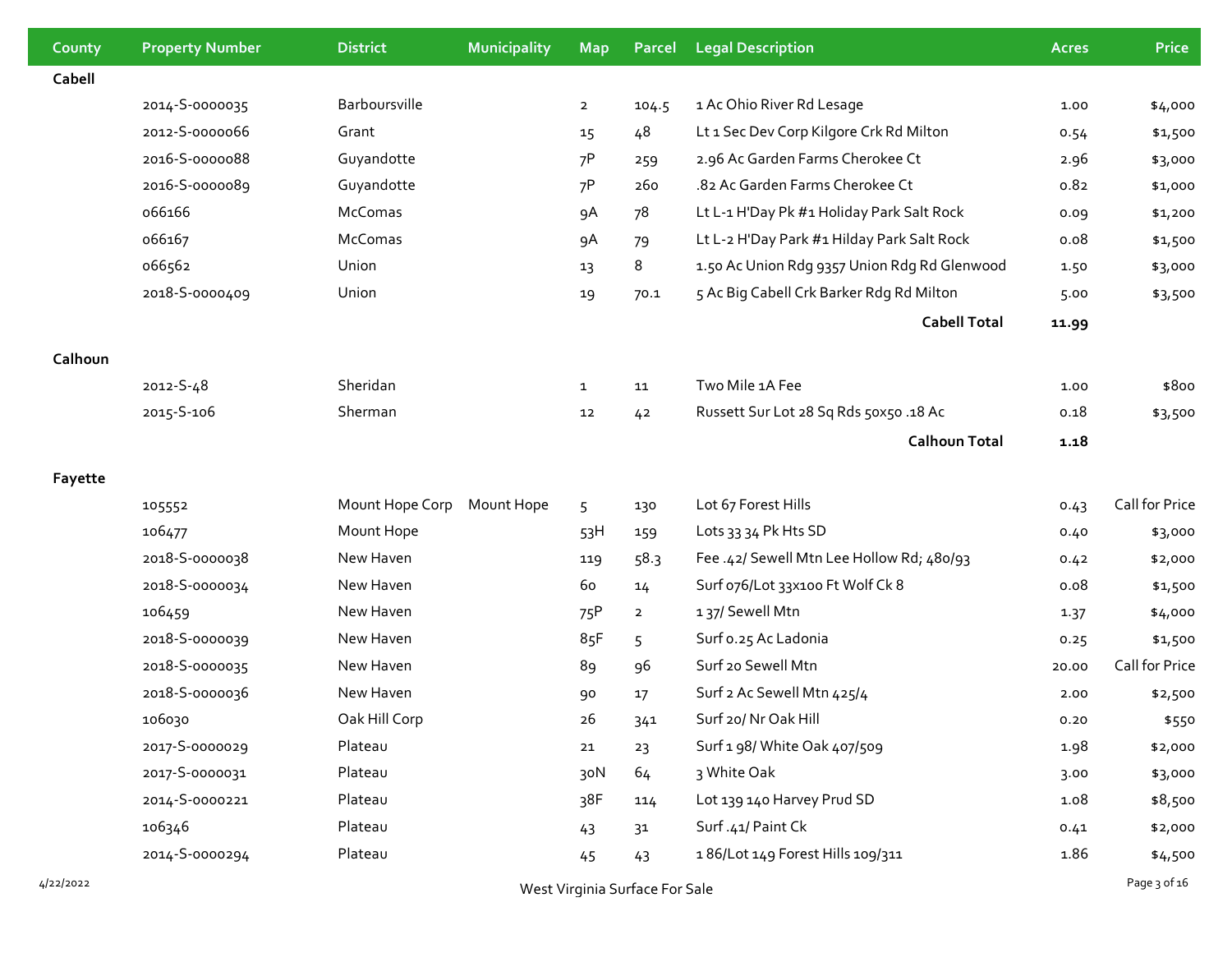| County   | <b>Property Number</b> | <b>District</b>    | Municipality | <b>Map</b>      | Parcel         | <b>Legal Description</b>                  | <b>Acres</b> | Price    |
|----------|------------------------|--------------------|--------------|-----------------|----------------|-------------------------------------------|--------------|----------|
| Fayette  |                        |                    |              |                 |                |                                           |              |          |
|          | 106767                 | Plateau            |              | 45              | 45             | Surf 1.20/ Dunloup Rt 21/16               | 1.20         | \$2,000  |
|          | 2014-S-0000293         | Plateau            |              | 53K             | 66             | Lot 52 Kilsyth 285/96                     | 0.15         | \$2,500  |
|          | 106478                 | Plateau            |              | 5L              | 11             | Surf <sub>1</sub> Loup Ck                 | 1.00         | \$1,500  |
|          | 106387                 | Valley             |              | 16F             | 29             | 279 / Gauley Br                           | 2.79         | \$3,000  |
|          | 2014-S-0000223         | Valley             |              | 22              | 5              | 378/NS Gauley Riv                         | 3.78         | \$4,000  |
|          | 2007-S-0000224         | Valley             |              | 22              | 6              | 1/8 Of 18 79/ N S Fee Gauley              | 2.35         | \$2,500  |
|          | 2014-5-0000224         | Valley             |              | 37              | 29             | 3 1/2 Kana Riv WB53/146                   | 3.50         | \$4,000  |
|          | 2014-5-0000226         | Valley             |              | 48L             | 19             | Lot 10/ Loup Ck WB53/146                  | 0.04         | \$1,000  |
|          | 105942                 | Valley             |              | 64              | 27             | 51/2 Loup Ck                              | 5.50         | \$4,000  |
|          |                        |                    |              |                 |                | <b>Fayette Total</b>                      | 53.79        |          |
| Hancock  |                        |                    |              |                 |                |                                           |              |          |
|          | 151667                 | Clay               |              | C <sub>26</sub> | 37             | 1 A Creek Bottom 9.4 A (Min) Ohio River   | 1.00         | \$1,000  |
|          | 2014-S-0000007         | Grant/Newell       |              | G11             | 35             | 0.53 Acres Middle Run                     | 0.53         | \$2,500  |
|          | 2014-5-0000004         | Grant/Newell       |              | G <sub>7</sub>  | 43             | .690 Acres 30,276 Sq Ft Cunningham Run    | 0.69         | \$2,500  |
|          |                        |                    |              |                 |                | <b>Hancock Total</b>                      | 2.22         |          |
| Harrison |                        |                    |              |                 |                |                                           |              |          |
|          | 2016-S-0000122         | Coal-Outside       |              | 247             | 24.5           | 1 Tract C Gagnon Plat (2.04 Ac)           | 2.04         | \$1,800  |
|          |                        |                    |              |                 |                | <b>Harrison Total</b>                     | 2.04         |          |
| Jackson  |                        |                    |              |                 |                |                                           |              |          |
|          | 2013-S-0000189         | Ripley             |              | 14              | 9              | 18.75 Ac 1/135 Und Int Joes Run           | 0.14         | \$1,500  |
|          | 2016-S-0000223         | Ripley             |              | 14              | 9              | 18.75 Ac 6/630 Und Int Joes Run           | 0.18         | \$1,000  |
|          | ER4 (182160)           | <b>Ripley Corp</b> | Ripley       | 17              | 17             | Lot 83 Pfost Add                          | 0.18         | \$7,100  |
|          | 2013-S-0000194         | Ripley             |              | 3               | $\overline{7}$ | 19 Ac Less 1/4 O G Sycamore 3/480 Und Int | 0.12         | \$1,500  |
|          | 2012-5-0000132         | Ripley             |              | 34              | 52             | 2.82 Ac Grass Lick                        | 2.82         | \$3,000  |
|          | ER6 (181327)           | Washington         |              | 2706            | 84             | 18 1/2 ac 1/3 Tug Fork                    | 6.11         | \$3,500  |
|          | 2010-S-0000184         | Washington         |              | 49              | 3              | 11.50 AC 1/4 Und INT WHITE OAK            | 2.88         | \$2,000  |
|          | 2011-S-0000290         | Washington         |              | 49              | 4              | 42.75 Ac 2/5 Und Int White Oak            | 17.10        | \$10,000 |
|          |                        |                    |              |                 |                |                                           |              |          |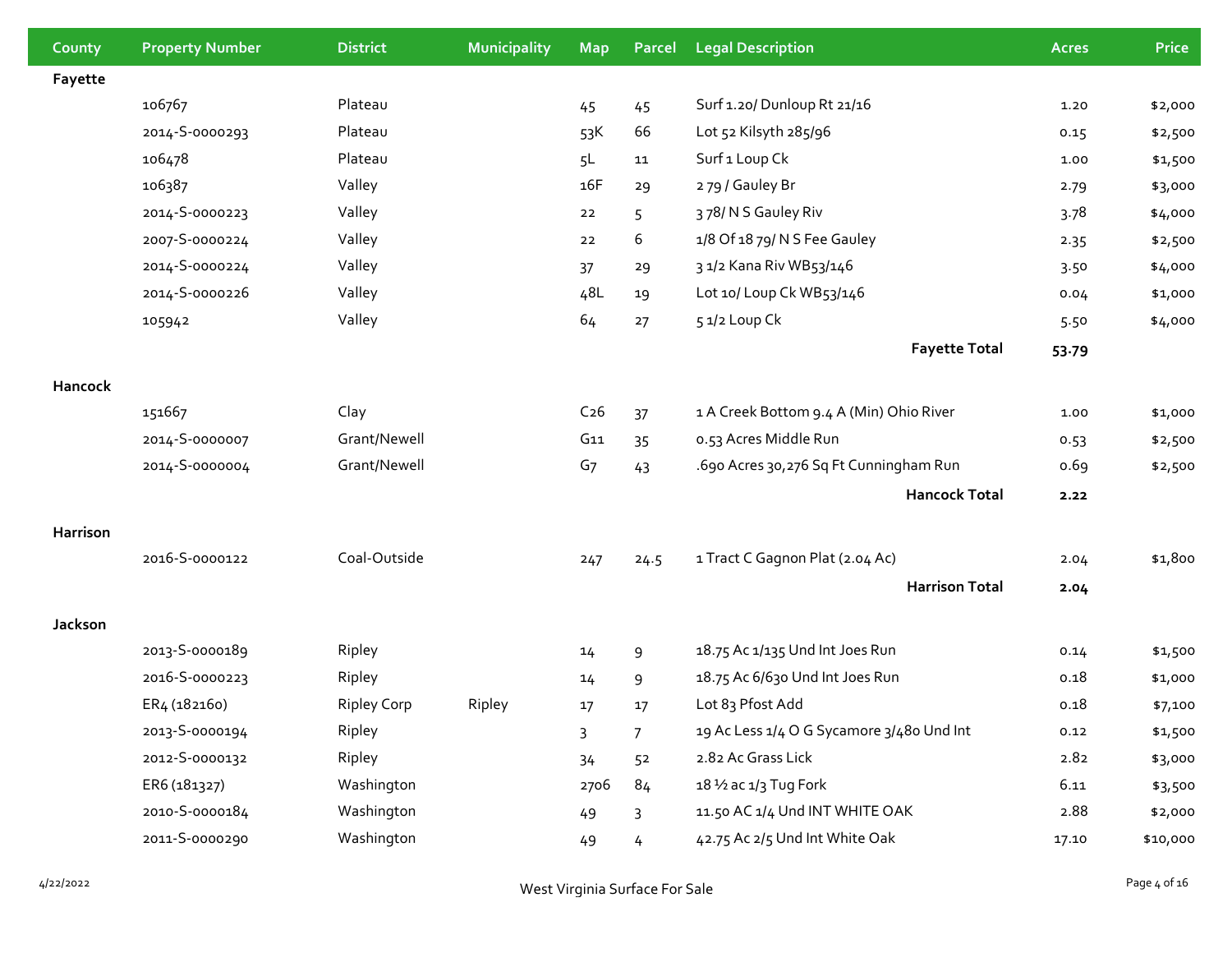| County    | <b>Property Number</b> | <b>District</b>       | Municipality      | <b>Map</b>     | Parcel                         | <b>Legal Description</b>                          | <b>Acres</b> | <b>Price</b>   |
|-----------|------------------------|-----------------------|-------------------|----------------|--------------------------------|---------------------------------------------------|--------------|----------------|
| Jackson   |                        |                       |                   |                |                                |                                                   |              |                |
|           | 2012-5-0000248         | Washington            |                   | 49             | 5                              | 31 Ac 56/112 Und Int White Oak                    | 15.50        | \$9,000        |
|           |                        |                       |                   |                |                                | <b>Jackson Total</b>                              | 45.03        |                |
| Kanawha   |                        |                       |                   |                |                                |                                                   |              |                |
|           | 2025470                | <b>Big Sandy</b>      |                   | 19             | 16                             | Lt 180x186 Surf Big Creek                         | 0.77         | \$1,500        |
|           | ER1 (2023181)          | Cabin Creek           |                   | $\overline{2}$ | $\mathbf{1}$                   | 30 A Fee Belle Creek Les O/G Coal Map 2/11 Les T  | 18.00        | \$11,000       |
|           | 2026105                | Cabin Creek           |                   | 64A            | 23                             | 1-03/100A Cabin Creek                             | 1.03         | Call for Price |
|           | 2026243                | Charleston West C     |                   | 17             | 53                             | Lts E-F Resub Lts 21-28 Oakwood And Baird 413     | 0.50         | Call for Price |
|           | 2026133                | Charleston South      | South Annex Co 18 |                | 107                            | 1-23/100A Ferry Branch                            | 1.23         | Call for Price |
|           | 2024356                | Charleston West C     |                   | 4              | 9                              | Lt 46 Parsons Poling Adn                          | 0.40         | Call for Price |
|           | 13-S-0343              | Charleston North      |                   | 47             | 12                             | 7A Surf 2 Mi Ck                                   | 7.00         | \$8,000        |
|           | 15-S-0819              | Elk                   |                   | 22             | 24.1                           | 18/100A M/L Surf Es Rt 45 Little Sandy            | 18.00        | Call for Price |
|           | 2028332                | Elk                   |                   | 49             | 92                             | 1A Slack Br Blue Creek                            | 1.00         | \$1,500        |
|           | 14-S-1101              | Jefferson             |                   | 11             | 109                            | Lt 55X129 2-3/4 MI Ck                             | 0.16         | \$3,400        |
|           | 2026449                | Jefferson             |                   | 7D             | 188                            | Lt 233 Lincoln Park Adn                           | 0.70         | \$4,500        |
|           | 2028501                | Malden                |                   | 17K            | 20                             | 1-3/4A Camp Ck                                    | 1.75         | Call for Price |
|           | 12-S-1410              | Malden                |                   | 32A            | 38                             | Lt 44x55 Mo Witchers Ck                           | 0.06         | \$400          |
|           | 2027035                | Malden                |                   | $\overline{7}$ | 65                             | 1-16/100A Elk 2 Mile                              | 1.16         |                |
|           | 2026464                | <b>St Albans Corp</b> |                   | 24             | 2.34                           | Lt 2 Resub Of Parcel B Cont 59/100A M/L           | 0.59         | \$2,500        |
|           | 2026465                | <b>St Albans Corp</b> |                   | 26             | 38.1                           | Lt E-1 Resub Lts B-C-D-E B J Gott Prop Penn Ave   | 0.22         | Call for Price |
|           | 2025945                | Union                 |                   | 25             | 90                             | 3-1/20A Fore Hollow 2 Mi Ck                       | 3.05         | \$4,000        |
|           | 2025435                | Union                 |                   | 27A            | 3                              | 1A M/L Hog Pen Branch Sold To State 2011          | 1.00         | \$1,500        |
|           | 2028602                | Union                 |                   | 29G            | 43.2                           | 1-96/100A M/L Lts 23-35 Bk O Hollywood Manor      | 1.96         | \$3,500        |
|           | 2026029                | Washington            |                   | 21             | 45.3                           | 1 A Surf Wts Big Brian Ck                         | 1.00         | \$1,200        |
|           |                        |                       |                   |                |                                | Kanawha Total                                     | 59.58        |                |
| Lincoln   |                        |                       |                   |                |                                |                                                   |              |                |
|           | 2016-S-0000135         | Carroll               |                   | 14             | 40                             | Head Walters of Garretts Cr Big Buffalo Cr Sur 6  | 6.00         | \$5,000        |
|           | 223644                 | Carroll               |                   | $\overline{7}$ | 39                             | Fee 1/8 of 1/6 of 19 Ac O&G Only Zircles Branch   | 0.40         | \$500          |
|           | 224632                 | Carroll               |                   | 7              | 39                             | Fee 1/8 of 1/6 of 19 O&G Only Acres Zircles Branc | 0.06         | \$500          |
| 4/22/2022 |                        |                       |                   |                | West Virginia Surface For Sale |                                                   |              | Page 5 of 16   |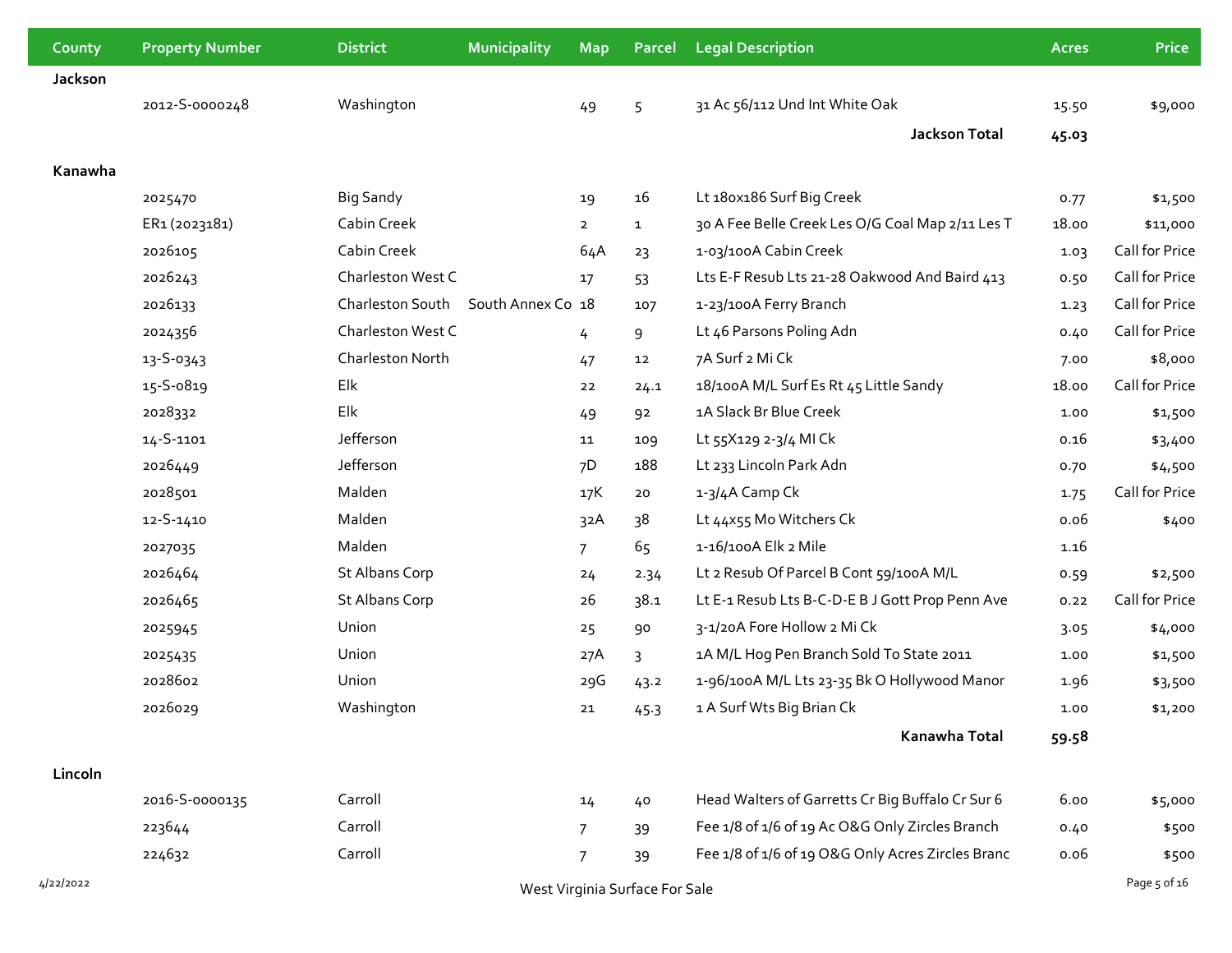| County  | <b>Property Number</b>      | <b>District</b>     | Municipality | <b>Map</b> | Parcel         | <b>Legal Description</b>                         | <b>Acres</b> | <b>Price</b>   |
|---------|-----------------------------|---------------------|--------------|------------|----------------|--------------------------------------------------|--------------|----------------|
| Lincoln |                             |                     |              |            |                |                                                  |              |                |
|         | 224736                      | Harts Creek         |              | 17         | 41.2           | Sur 1 Acre Dry Branch                            | 1.00         |                |
|         | 2014-5-0000024              | Harts Creek         |              | 19         | $\mathbf{1}$   | Fee 1/4 of 1/8 of 62.5 Ac                        | 1.95         | \$2,000        |
|         | 224802                      | Harts Creek         |              | 24         | 15             | W <sub>5</sub> Guyan 3 Total Ac Assessed         | 3.00         | \$7,000        |
|         | 2016-S-0000150              | Harts Creek         |              | 24         | 5              | Fee 1/6 Of 17.5 Acres Harts                      | 2.92         | \$2,000        |
|         | 2018-5-0000124              | Harts Creek         |              | 27         | 13.3           | Big Ugly 3 Acres                                 | 3.00         | Call for Price |
|         | 2012-S-0000073              | Harts Creek         |              | 28         | 2.1            | Sur 1/4 of 193 Ac Broad Branch                   | 48.25        | \$28,000       |
|         | 2014-S-0000017              | Jefferson           |              | 17         | 19.2           | Sur 2 Acres Mud River                            | 2.00         | \$2,000        |
|         | Partition2 (2011-S-0000031) | Jefferson           |              | 21         | $\mathbf{1}$   | Old Slab Creek 1/2 of 100. Ac Assd               | 63.00        | \$120,000      |
|         | Partition1                  | Jefferson           |              | 21         | $\overline{2}$ | Sur 1/2 of 9 Acres Old Slab                      | 4.50         | \$15,000       |
|         | 2018-5-0000131              | Jefferson           |              | 22         | 11.6           | Mud River 4 1/2 Acres Sur                        | 4.50         | Call for Price |
|         | 2014-5-0000015              | Jefferson           |              | 24         | 31             | Conley Creek Sur 21 1/2 Acres                    | 21.25        | \$15,000       |
|         | 2014-5-0000038              | Jefferson           |              | 24         | 31             | Sur 23 84/100 Acres                              | 23.84        | Call for Price |
|         | 2014-5-0000039              | Jefferson           |              | 24         | 31             | Conley Creek Sur 21 1/4 Acres                    | 21.25        | Call for Price |
|         | 2014-5-0000013              | Laurel Hill         |              | 11         | 4              | W S Guyan 42.5 Ac Sur                            | 42.50        | \$120,000      |
|         | 2015-S-0000010              | Laurel Hill         |              | 12         | 34             | E S Guyan 27.01 A Cal 22 Ac Assessed Sur         | 27.01        | \$22,000       |
|         | 223700                      | Sheridan            |              | 14         | 44             | Sur 1/10 of 5.45 Acres W S Guyan                 | 5.45         | \$1,000        |
|         | 2014-5-0000009              | Sheridan            |              | 15         | 79             | Sur LB 115.30 Acres E.Sguyan                     | 115.30       | \$120,000      |
|         | 2018-5-0000143              | Sheridan            |              | 5          | 52.2           | Lower 2 Mile Fee 7.38 Acres                      | 7.38         | Call for Price |
|         | 2018-5-0000158              | Washington          |              | 10         | 17             | Sur. 4 Acres, Coal River                         | 1.00         | Call for Price |
|         |                             |                     |              |            |                | <b>Lincoln Total</b>                             | 405.56       |                |
| Logan   |                             |                     |              |            |                |                                                  |              |                |
|         | 2015-S-0000122              | Guyan               |              | 109        | 40.1           | Parcel Cont 4.00 Ac Piney Fk                     | 4.00         | \$2,800        |
|         | 2011-S-0000070              | Guyan               |              | 111        | 43             | Pt Lot 60 Stone Br 15 Acres (Sur)                | 15.00        | \$9,000        |
|         | 2010-S-0000145              | Guyan               |              | 118        | 66.13          | FEE: 10 ACRE TRACT 1 CRAWLEY CREEK H. T. B       | 10.00        | \$8,000        |
|         | 234906                      | Guyan               |              | 119        | 50             | Fee 5 Ac M/L Kanawha Br & Fowler Br (Hillside) T | 5.00         | \$3,000        |
|         | 2014-S-0000129              | Guyan               |              | 132        | 30.5           | Sur: 3 Ac M/L Browns Run Harts                   | 3.00         | \$7,500        |
|         | 235685                      | Guyan               |              | 151        | 68.1           | 23/4 Ac M/L Isom Br Hewetts Creek                | 2.75         | \$2,500        |
|         | 2015-S-0000208              | <b>Island Creek</b> |              | 155        | 15             | (Sur) Middle Fk Island Cr 11.13 Ac               | 11.13        | \$7,000        |
|         |                             |                     |              |            |                |                                                  |              |                |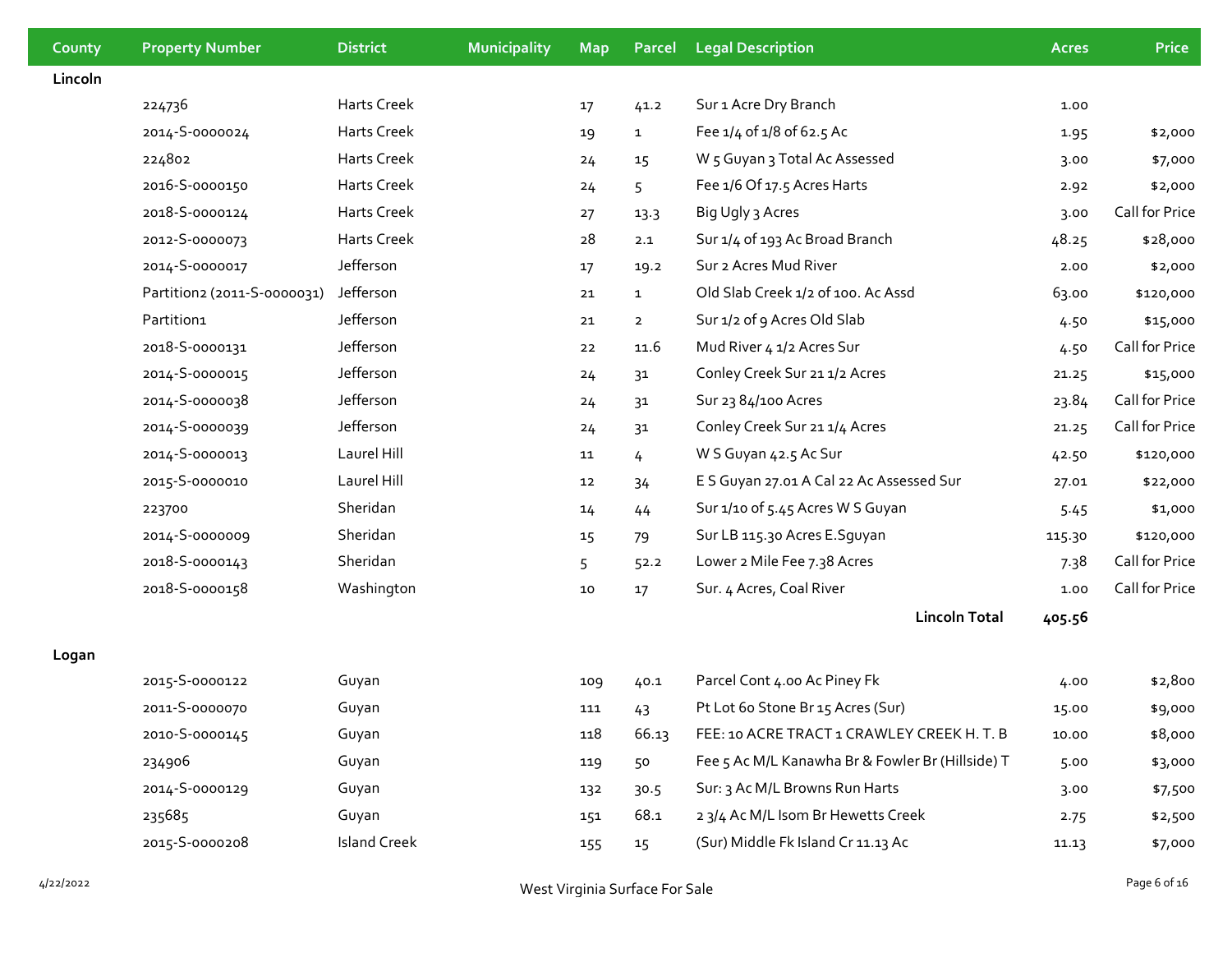| County        | <b>Property Number</b>         | <b>District</b>      | <b>Municipality</b> | <b>Map</b> | Parcel       | <b>Legal Description</b>                            | <b>Acres</b> | <b>Price</b>   |
|---------------|--------------------------------|----------------------|---------------------|------------|--------------|-----------------------------------------------------|--------------|----------------|
| Logan         |                                |                      |                     |            |              |                                                     |              |                |
|               | 235085                         | <b>Island Creek</b>  |                     | 54         | 4            | Lot 27 Mt View Add Mt Gay 50x355x53x365 (Sur)       | 0.50         | \$1,500        |
|               | 235570                         | <b>Island Creek</b>  |                     | 68         | 12           | Lot 75 Logan Hgts 50.41 x 534.5 x 50.17 x 532       | 0.62         |                |
|               | 2014-5-0000203                 | Logan                |                     | 180        | 11           | Sur Guyan River Near Lyburn 3 Ac (Ex Par 605/65     | 1.94         | \$2,500        |
|               | 2011-5-0000180                 | Man City             |                     | 6          | $\mathbf{1}$ | Fee 35.82 Acs Man (0.3755 % Int less Coal)          | 0.13         | \$1,000        |
|               | 235390                         | Triadelphia          |                     | 123        | 4            | O&G Southside Guyan River 23.89 Ac (0.469633        | 0.11         | \$8,000        |
|               | 234991                         | Triadelphia          |                     | 125        | 10.5         | Lot 2-A Brookside Acres Crown Cont 2.1 Ac (Sur)     | 1.10         | \$2,800        |
|               | 2012-5-0000038                 | Triadelphia          |                     | 131        | $2^{\circ}$  | Rich Creek 1040.68Ac Fee (0.469633%Int)             | 4.89         | \$10,000       |
|               | 2011-S-0000210                 | Triadelphia          |                     | 132        | 11           | Fee: 208.37 Ac Buffalo Creek.38%Int                 | 0.79         | \$5,000        |
|               | ER14 (234242)                  | Triadelphia          |                     | 132        | 9            | Buffalo Creek 16.565 Ac M/L (Ex O&G)                | 16.57        | \$10,000       |
|               | 235002                         | Triadelphia          |                     | 16         | 113          | Lots 108-109-110 Mineral City (Fee)                 | 0.17         | \$1,600        |
|               |                                |                      |                     |            |              | <b>Logan Total</b>                                  | 77.69        |                |
| <b>Marion</b> |                                |                      |                     |            |              |                                                     |              |                |
|               | 243694                         | <b>Fairmont Corp</b> | Fairmont            | 34         | 350          | Pt Is 2-3 Wash St                                   | 0.18         | \$2,200        |
|               | 246096                         | Fairmont             |                     | 48         | 23.3         | (1/4 Int) Lt 4 or 1.50 Ac Finches Run Incl O&G (1 W | 0.38         | \$3,000        |
|               | 246042                         | Grant                |                     | 14         | 75.1         | 0.44 Ac W Fork River                                | 0.44         | \$2,000        |
|               |                                |                      |                     |            |              | <b>Marion Total</b>                                 | 1.00         |                |
| Marshall      |                                |                      |                     |            |              |                                                     |              |                |
|               | 252645                         | Union                |                     | 11A        | 35           | Lots 95 to 100 Inc Hossman SD Riverview             | 0.57         | \$1,200        |
|               | 252556                         | Union                |                     | 1A         | 30.1         | Lot 113 Mozart Terrace                              | 0.03         | \$600          |
|               | 252558                         | Union                |                     | 1A         | 38           | Lots 251-252 Moz Ter 2nd Add                        | 0.08         | Call for Price |
|               | 252691                         | Union                |                     | 1A         | 72           | Lots 5-6 Mozart Ter                                 |              | \$1,500        |
|               | 252559                         | Union                |                     | 1A         | 84           | Lot 27 Moz Terrace                                  | 0.08         | \$600          |
|               | 252560                         | Union                |                     | 1A         | 85           | Lot 28 Moz Terrace                                  | 0.08         | \$1,000        |
|               | 252561                         | Union                |                     | 1A         | 86           | Lot 29 Moz Terrace                                  | 0.08         | Call for Price |
|               | 252562                         | Union                |                     | 1A         | 88           | Lot 31 Moz Terrace                                  | 0.09         | \$1,000        |
|               | 252563                         | Union                |                     | 1A         | 89           | Lot 32 Mozart Terrace                               | 0.09         | Call for Price |
|               | 252643                         | Union                |                     | 1A         | 92           | Lots 36-37 Mozart Terrace                           |              | \$1,000        |
|               | 2018-5-0000383                 | Webster              |                     | 4          | 9.2          | 1/2 A Calis Less O&G                                | 0.50         | Call for Price |
| 4/22/2022     | West Virginia Surface For Sale |                      |                     |            |              |                                                     |              |                |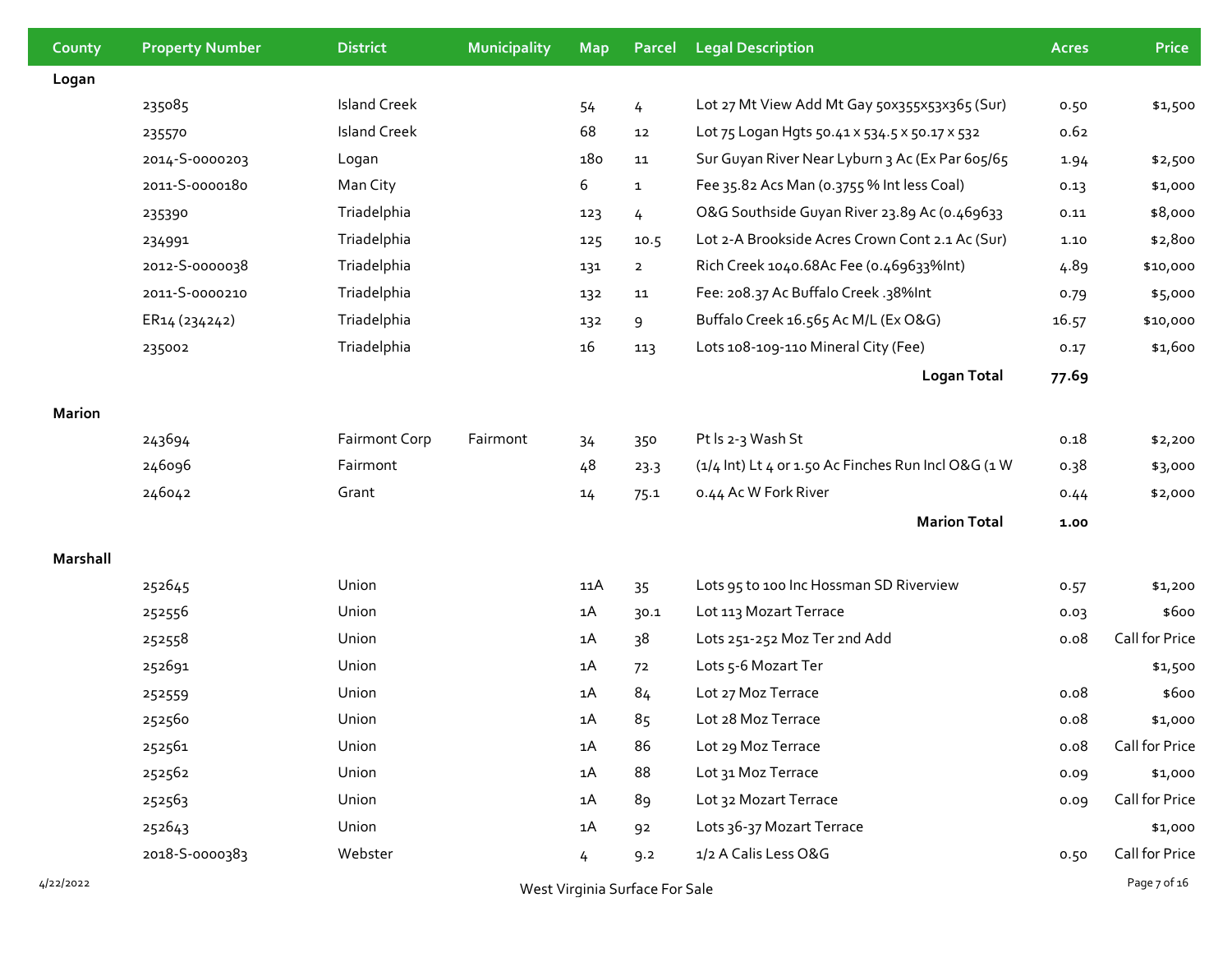| County          | <b>Property Number</b>         | <b>District</b>  | <b>Municipality</b> | <b>Map</b>     | Parcel         | <b>Legal Description</b>                            | <b>Acres</b> | <b>Price</b> |
|-----------------|--------------------------------|------------------|---------------------|----------------|----------------|-----------------------------------------------------|--------------|--------------|
| Marshall        |                                |                  |                     |                |                |                                                     |              |              |
|                 |                                |                  |                     |                |                | <b>Marshall Total</b>                               | 1.60         |              |
| <b>Mason</b>    |                                |                  |                     |                |                |                                                     |              |              |
|                 | 260254                         | Waggener         |                     | 144            | 107            | .77 Acre                                            | 0.77         | \$950        |
|                 |                                |                  |                     |                |                | <b>Mason Total</b>                                  | 0.77         |              |
|                 |                                |                  |                     |                |                |                                                     |              |              |
| <b>McDowell</b> |                                |                  |                     |                |                |                                                     |              |              |
|                 | 339582                         | Adkin            |                     | 16             | $\overline{3}$ | 2.57 A O'Toole N F of Tug                           | 2.57         | \$2,000      |
|                 | 339580                         | Adkin            |                     | 16             | $\overline{4}$ | 2.57 A Surf Near O'Toole                            | 2.57         | \$2,000      |
|                 | 339819                         | Adkin            |                     | 333            | 15             | Pcl Surf Skygusty                                   | 0.32         | \$2,000      |
|                 | 2016-S-0000006                 | <b>Big Creek</b> |                     | 286            | 26.1           | 1.00 Ac Surf Bark Camp Br Dry Fork                  | 1.00         | \$1,600      |
|                 | 339591                         | <b>Big Creek</b> |                     | 31             | 275            | Surf Pcl on Jacob's Fork (1.127 Ac Sec 1 Kelly Addi | 1.13         | \$1,500      |
|                 | 2008-S-0000011                 | <b>Big Creek</b> |                     | 31             | 46             | PCL & Well Rights Endwell                           | 0.00         | \$1,000      |
|                 | 2010-S-0000013                 | <b>Big Creek</b> |                     | 31             | 82.1           | PT L 9 SEC 2 WEST ENDWELL                           | 0.07         | \$1,500      |
|                 | 339597                         | <b>Big Creek</b> |                     | 326            | 11             | 1 (2 Pcls) Cow Hollow Dry Fk                        | 1.00         | \$5,000      |
|                 | 339842                         | <b>Big Creek</b> |                     | 326            | 14             | 1.00 Ac Surf Cow Hollow                             | 1.00         | \$2,000      |
|                 | 339598                         | <b>Big Creek</b> |                     | 326            | 16             | o.25 Surf Cow Hollow                                | 0.25         | \$1,500      |
|                 | 339595                         | <b>Big Creek</b> |                     | 326            | $\frac{1}{2}$  | 1.33 Surf Cow Hollow                                | 1.33         | \$5,000      |
|                 | 339596                         | <b>Big Creek</b> |                     | 326            | 5              | 1.50 Surf Cow Hollow                                | 1.50         | \$5,000      |
|                 | 336191                         | <b>Big Creek</b> |                     | 4              | $\mathbf{1}$   | Lt 140 NewHall                                      | 0.28         | \$1,000      |
|                 | 335888                         | <b>Big Creek</b> |                     | 52             | 142            | Strip 8oX45o Squire, Big Cr                         | 0.83         | \$1,200      |
|                 | 335068                         | Keystone Corp    | Keystone            | $\overline{2}$ | 114            | L4 Middleway-Keystone                               | 0.07         | \$1,000      |
|                 | 336766                         | Sandy River      |                     | $12$ (ins $1$  |                | Pcl Surf (Pt of) Dry Fk Nr                          | 28.74        | \$24,000     |
|                 | 339729                         | Sandy River      |                     | 162            | 48.2           | .75 Ac Surf Mo Of Panther Crk                       | 0.75         | \$1,500      |
|                 | 336767                         | Sandy River      |                     | 164            | 43             | Pcl Surf Johnnycake Ck, 3.12 A Lae                  | 3.12         | \$3,000      |
|                 | 338144                         | Sandy River      |                     | 180            | 9.7            | 1/4 Interest In 10 Ac Surf B                        | 2.50         | \$6,500      |
|                 | 339236                         | Sandy River      |                     | 206            | 5              | 15. A Surf. Mo. Clearfork Cr 1/3 Int                | 5.00         | \$10,000     |
|                 | 2006-S-0000058                 | Sandy River      |                     | 224            | 3 <sup>2</sup> | 1/3 Und Int 30 Fee Panther Crane Cr                 | 10.00        | \$6,500      |
|                 | 2010-S-0000032                 | Sandy River      |                     | 243            | 8              | 10. SURF NEGRO BR                                   | 10.00        | \$6,000      |
|                 | 339743                         | Sandy River      |                     | 245            | 8              | Pcl Surf 0.35 Ac Avondale                           | 0.35         | \$2,000      |
| 4/22/2022       | West Virginia Surface For Sale |                  |                     |                |                |                                                     |              | Page 8 of 16 |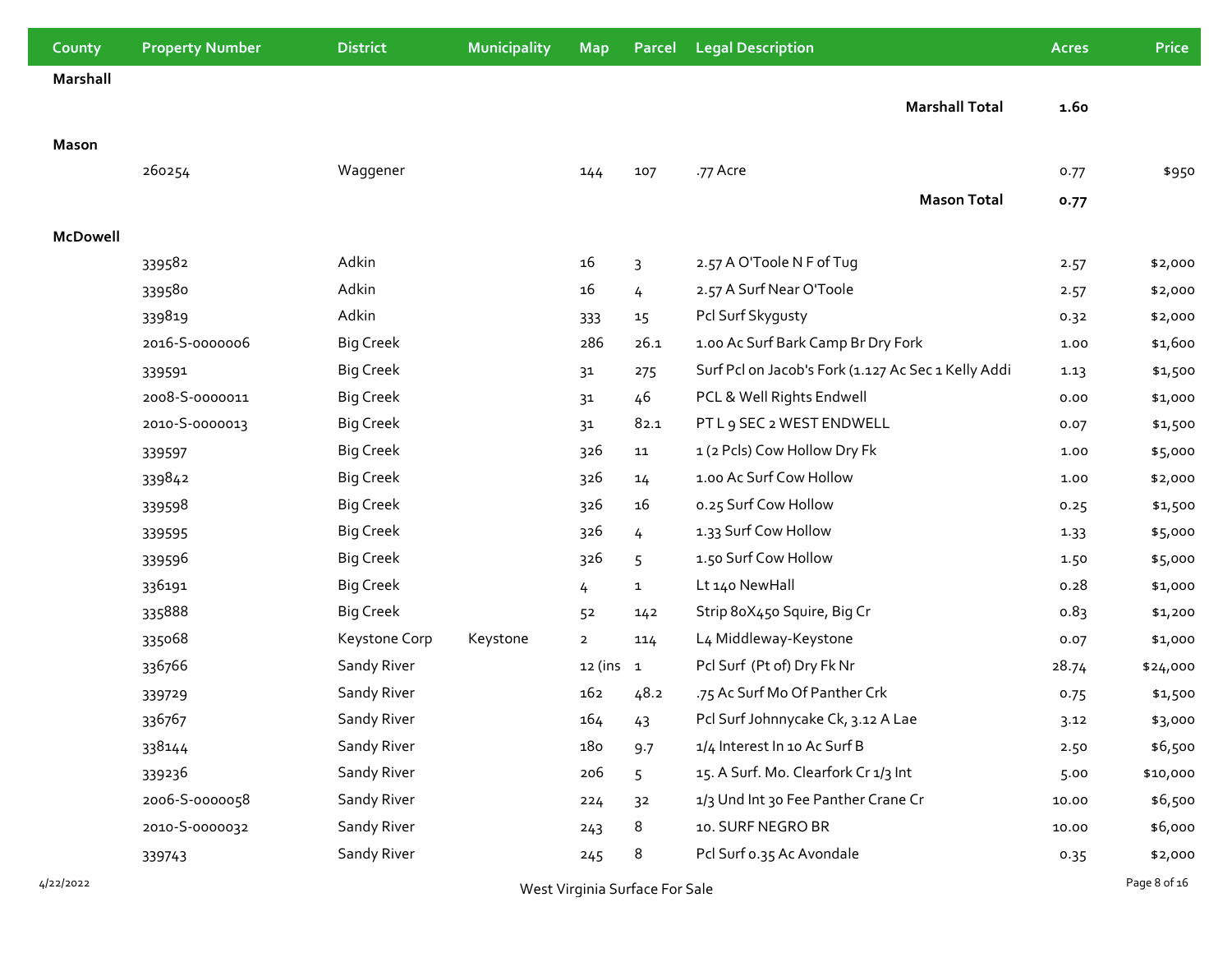| County          | <b>Property Number</b> | <b>District</b>    | Municipality | <b>Map</b>     | Parcel         | <b>Legal Description</b>                          | <b>Acres</b> | <b>Price</b> |
|-----------------|------------------------|--------------------|--------------|----------------|----------------|---------------------------------------------------|--------------|--------------|
| <b>McDowell</b> |                        |                    |              |                |                |                                                   |              |              |
|                 | 2011-S-0000068         | Sandy River        |              | 322            | 5              | 22.05 Surf Bradshaw-HD Of Panther Crk             | 22.05        | \$15,500     |
|                 | 2016-5-0000021         | Sandy River        |              | 324            | 230.2          | 6.60 Ac Surf Wolfpen Fk Bradshaw                  | 6.60         | \$4,500      |
|                 | 339736                 | Sandy River        |              | 324            | 25             | 1. A Surf Mo Groundhog Br Bradshaw Cr             | 1.00         | \$2,000      |
|                 | 2011-S-0000073         | Sandy River        |              | 364            | 11             | 30.24 Surf Rogers Tr Middle Fk Bradshaw Creek     | 30.24        | \$19,000     |
|                 | 2006-S-0000065         | War Corp           |              | 3              | $\mathbf{1}$   | Fee Part of 1.00 Dry Fk at War                    | 1.00         | \$1,500      |
|                 | 336110                 | War Corp           | War          | 3              | 104            | L 8 to 12 Bl 3 Hogan Adn War                      | 0.35         | \$2,000      |
|                 | 336111                 | War Corp           | War          | 3              | 105            | L1 to 11 Bl4 Hogan Adn War                        | 0.78         | \$2,000      |
|                 | 336112                 | War Corp           | War          | 3              | 109            | L 8 to 23 Bl 5 Hogan Adn War                      | 1.88         | \$2,000      |
|                 | 336109                 | War Corp           | War          | 3              | 97             | L 18 to 26 Bl 2 Hogan Adn War                     | 0.61         | \$2,000      |
|                 | 336336                 | War Corp           | War          | 5              | 16             | Pcl 2.25 Ac Sur Rowland Adn                       | 2.25         | \$2,000      |
|                 | 336337                 | War Corp           | War          | 5              | 17             | 3.49 Ac Surf Rowland Adn War                      | 3.49         | \$2,500      |
|                 | 335129                 | Welch Corp         | Welch        | 8              | 241            | L <sub>3</sub> Bl <sub>1</sub> Switzer Add Browns | 0.00         | \$1,200      |
|                 |                        |                    |              |                |                | <b>McDowell Total</b>                             | 144.63       |              |
| Mercer          |                        |                    |              |                |                |                                                   |              |              |
|                 | 278285                 | <b>Beaver Pond</b> |              | 14             | 78.10          | Lot 2 Evans Div Twelve Mile Fork (0.75 Ac) #1459  | 0.75         | \$3,000      |
|                 | 278091                 | <b>Beaver Pond</b> |              | 18             | $\overline{2}$ | 0.19 Ac Lortons Lk (#14029)                       | 0.19         | \$1,200      |
|                 | 2014-S-51              | <b>Beaver Pond</b> |              | 3 <sup>2</sup> | 8.3            | 1 Ac +- Grassy Branch                             | 1.00         | \$9,500      |
|                 | 2008-S-0000047         | <b>Beaver Pond</b> |              | 3 <sup>2</sup> | 8.4            | 1 AC Grassy Branch                                | 1.00         | \$1,000      |
|                 | 278286                 | <b>Beaver Pond</b> |              | 32A            | 31             | Pt Lot 366 Cumb Hts                               | 0.30         | \$1,200      |
|                 | 278411                 | East River         |              | 17K            | 15             | Lot 10 Sec 4 RH Add                               | 0.05         | \$1,000      |
|                 | 277387                 | East River         |              | 27             | 110            | Lot East River 1.5 Ac                             | 1.50         | \$1,500      |
|                 | 2014-S-471             | Rock               |              | 29             | 50,51          | 17/8 Ac Widemouth Inc Pcl 51                      | 1.88         | \$1,500      |
|                 | 278052                 | Rock               |              | 29M            | 145            | 0.51 Ac Widemouth Surface                         | 0.51         | \$1,200      |
|                 | 277037                 | Rock               |              | 44             | 45             | 1 AC Godfrey Surface Only                         | 1.00         | \$900        |
|                 | 2014-S-472             | Rock               |              | 44             | 67             | 1.96 Ac Crane Ck                                  | 1.96         | \$3,500      |
|                 | 277875                 | Rock               |              | 44L            | 31             | 0.29 Ac Crane Ck                                  | 0.29         | \$1,000      |
|                 | 276433                 | Rock               |              | 49             | 22             | 1 ac bell Dr -McComas                             | 1.00         | \$1,000      |
|                 | 2014-S-442             | Rock               |              | 51             | 132            | 6.767 Acs Sandlick                                | 6.77         | \$6,500      |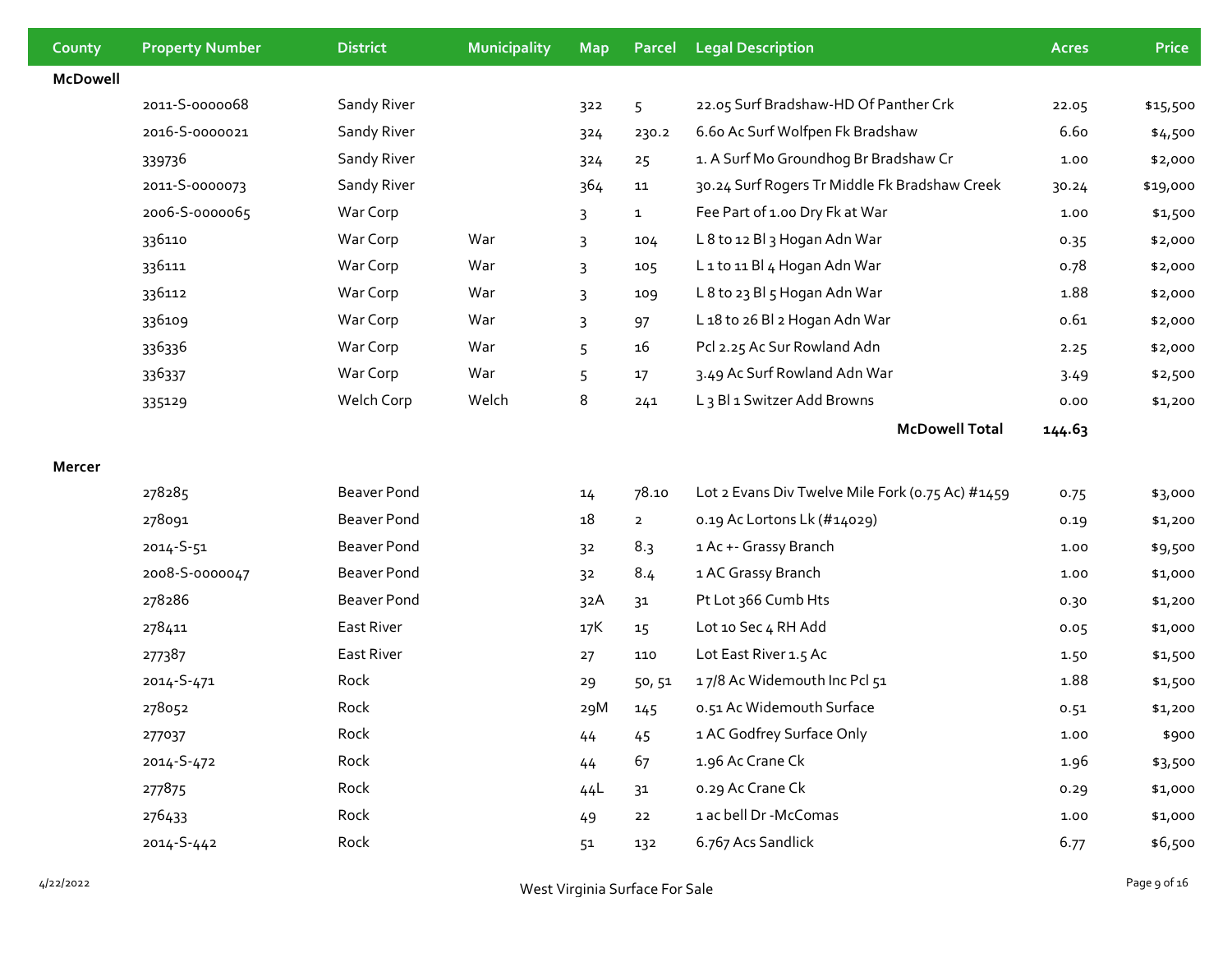| County  | <b>Property Number</b> | <b>District</b> | Municipality | <b>Map</b>     | <b>Parcel</b> | <b>Legal Description</b>             |                      | <b>Acres</b> | <b>Price</b> |
|---------|------------------------|-----------------|--------------|----------------|---------------|--------------------------------------|----------------------|--------------|--------------|
| Mercer  |                        |                 |              |                |               |                                      |                      |              |              |
|         |                        |                 |              |                |               |                                      | <b>Mercer Total</b>  | 18.19        |              |
| Mineral |                        |                 |              |                |               |                                      |                      |              |              |
|         | 28494                  | Cabin Run       |              | 8B             | 19            | Lot 91/.709 A/S-2 Pwnll Keys         |                      | 0.71         | \$5,000      |
|         | 28495                  | Cabin Run       |              | 8B             | 20            | Lt 90/.587 A S-2 Pwnll Keys          |                      | 0.59         | \$5,000      |
|         | 28493                  | Cabin Run       |              | 8B             | 8             | Lt 108/.456 A S k2 Pwnll Keys        |                      | 0.46         | \$5,000      |
|         |                        |                 |              |                |               |                                      | <b>Mineral Total</b> | 1.76         |              |
|         |                        |                 |              |                |               |                                      |                      |              |              |
| Mingo   |                        |                 |              |                |               |                                      |                      |              |              |
|         | 295369                 | Harvey          |              | 146            | 34            | 1.06 A Sur Lft Frk 12 Pole Cr        |                      | 1.06         | \$1,500      |
|         | 295109                 | Harvey          |              | 185            | 68            | .50 A Sur Rt Frk 12 Pole Cr          |                      | 0.50         | \$5,000      |
|         | 295602                 | Harvey          |              | 203            | 33.11         | .90 A Sur Rt Frk 12 Pole Cr          |                      | 0.90         |              |
|         | 295371                 | Harvey          |              | 206            | 39            | 1 A Sur Nr Dingess Depot             |                      | 1.00         | \$1,500      |
|         | 295279                 | Harvey          |              | 207            | 10.5          | .67 A Sur Moses Frk                  |                      | 0.67         | \$1,000      |
|         | 295475                 | Hardee          |              | 282            | 96            | 2 A Sur Den's Br                     |                      | 2.00         | \$1,500      |
|         | 2007-S-0000010         | Hardee          |              | 283            | 84            | 15.32 A SUR (14 INT 5 TRS) LENORE    |                      | 3.83         | \$5,000      |
|         | 2008-5-0000014         | Hardee          |              | 283            | 84            | 15.32 A Sur (1/4 Int 5 Trs) Lenore   |                      | 3.83         | \$5,000      |
|         | 294011                 | Hardee          |              | 283            | 84            | 15.32 Sur (1⁄4 int 5 tracts) Lenore  |                      | 3.83         | \$5,000      |
|         | 295027                 | Hardee          |              | 302            | 93            | .25 A Sur Maher                      |                      | 0.25         | \$1,500      |
|         | 295028                 | Hardee          |              | 302            | 94            | .75 A Sur & Par Maher                |                      | 0.75         | \$1,500      |
|         | 295275                 | Hardee          |              | 305            | 97.1          | .62 A Fee Trace Cr Less Coal         |                      | 0.62         | \$800        |
|         | 295487                 | Hardee          |              | 306            | 15            | .51 A Fee Trace Frk Pigeon Less Coal |                      | 0.51         | \$800        |
|         | 295375                 | Kermit          |              | 181            | 2.3           | .50 A Fee Jennie's Cr                |                      | 0.50         | \$800        |
|         | 294984                 | Kermit          |              | 221            | 114.1         | 4 A Par M Bone Cr                    |                      | 4.00         | \$2,500      |
|         | 295206                 | Lee             |              | 387            | 40            | 2 A Sur Rockhouse                    |                      | 2.00         | \$2,000      |
|         | 2012-5-0000010         | Lee             |              | 387            | 55            | 9.65 A Sur Rockhouse Frk             |                      | 9.65         | \$8,500      |
|         | 2015-S-0000040         | Magnolia        |              | 428            | ${\bf 11}$    | 11.62 A Sur (2 Trs) Pigeon Cr        |                      | 11.62        | \$6,000      |
|         | 295215                 | Magnolia        |              | 467            | 9             | 2 A Sur Mate Cr                      |                      | 2.00         | \$2,000      |
|         | 294799                 | Magnolia        |              | 527            | 4             | .95 A Fee Par 7 Tug River            |                      | 0.95         | \$300        |
|         | 294112                 | Stafford        | Gilbert      | $\overline{2}$ | 122           | .51 A (3 pars) RvrBank Gilbert Creek |                      | 0.51         | \$1,500      |
|         |                        |                 |              |                |               |                                      |                      |              |              |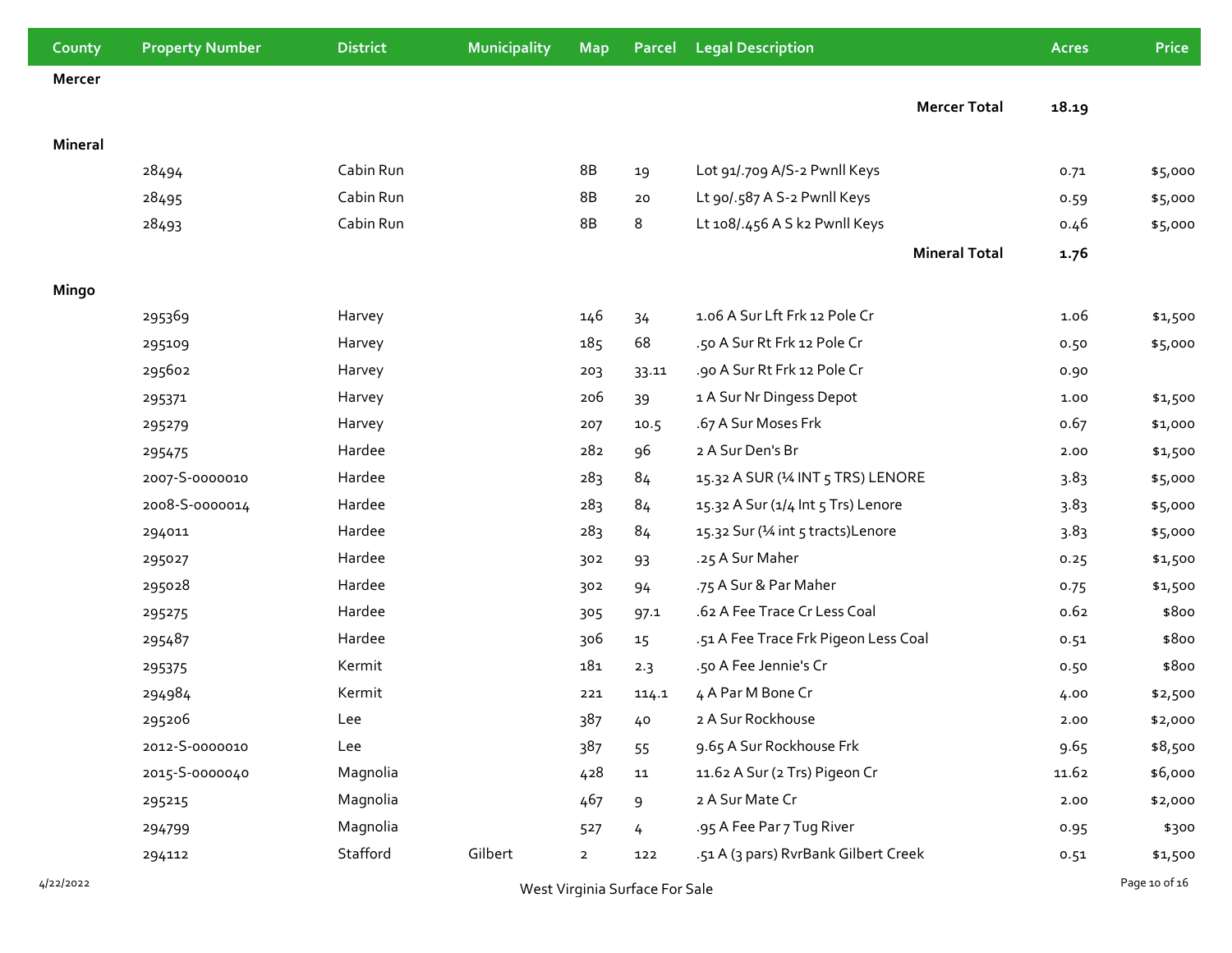| County          | <b>Property Number</b> | <b>District</b>         | Municipality | <b>Map</b>        | Parcel | <b>Legal Description</b>                          | <b>Acres</b> | <b>Price</b> |
|-----------------|------------------------|-------------------------|--------------|-------------------|--------|---------------------------------------------------|--------------|--------------|
| Mingo           |                        |                         |              |                   |        |                                                   |              |              |
|                 | 295527                 | Stafford                |              | 4                 | 120.1  | Par, Pt Lt 2 (1.57A) Guyan River Sprattsville     | 1.57         | \$2,500      |
|                 | 295659                 | Stafford                |              | 495               | 28     | Par P (38.33 A) Sur Guyan River                   | 38.33        | \$25,000     |
|                 | 2006-S-0000064         | Stafford                |              | 513               | 31     | .59 A Fee Gilbert Cr                              | 0.59         | \$500        |
|                 | 295221                 | Stafford                |              | 570               | 6      | 1 A Fee Tug River                                 | 1.00         | \$600        |
|                 | 294185                 | Stafford                |              | 592               | 4      | .375 A Fee Ainwick                                | 0.37         | \$350        |
|                 | 294811                 | Stafford                |              | 592               | 5      | .75 A Fee Alnwick                                 | 0.38         | \$350        |
|                 | 2006-S-0000076         | Tug River               |              | 10                | 107    | .93 A Fee Tug River                               | 0.93         | \$900        |
|                 | 294935                 | Tug River               |              | 342               | 37     | 5.17 A Sur NR Nolan                               | 5.17         | \$3,000      |
|                 |                        |                         |              |                   |        | <b>Mingo Total</b>                                | 99.32        |              |
| Monongalia      |                        |                         |              |                   |        |                                                   |              |              |
|                 | 305951                 | <b>Blacksville Corp</b> |              | $\overline{2}$    | 9      | Lot 215 Cherry Alley                              | 0.15         | \$3,000      |
|                 | 2014-S-0000177         | Cass                    |              | 3                 | 23.48  | 1.753 Ac Cal R/W & Small Triangular Parcel S P Bo | 1.75         | \$2,500      |
|                 | Brown                  | Grant                   |              | 15                | 138    | 7.25 Fee Brands Run                               | 7.25         | \$10,600     |
|                 | <b>Brownb</b>          | Grant                   |              | 15                | 138    | 2.441 Fee Brands Run                              | 2.44         | \$2,500      |
|                 | 305831                 | Union                   |              | 14                | 19.1   | 1/3 Int .02 Ac Sur 30 Ft Unnam Roadways & 5.999   | 0.02         | \$200        |
|                 |                        |                         |              |                   |        | <b>Monongalia Total</b>                           | 11.61        |              |
| <b>Nicholas</b> |                        |                         |              |                   |        |                                                   |              |              |
|                 | 341786                 | Hamilton                |              | 8                 | 8.4    | 1.188 Acs Sur Mill Ck                             | 1.19         | \$1,500      |
|                 | 341801                 | Summersville            |              | 26                | 9.1    | .367 Acs Fee Arbuckle MM=13 141                   | 0.37         | \$1,500      |
|                 |                        |                         |              |                   |        | <b>Nicholas Total</b>                             | 1.56         |              |
| Ohio            |                        |                         |              |                   |        |                                                   |              |              |
|                 | 354483                 | Richland                | Wheeling     | R <sub>10</sub>   | 13     | 2 A 419 Glenns Run Rd.                            | 2.00         | \$5,200      |
|                 | 355519                 | Richland                |              | R <sub>12</sub> E | 23.25  | AB Pike Ex Coal Lot #43.285 Ac                    | 0.29         | \$1,800      |
|                 | 2015-S-0000084         | <b>Richland Country</b> |              | R <sub>17</sub> D | 126    | Arborland Acres 197 M Kahle N Unit .23 Ac         | 0.23         | \$1,500      |
|                 | 354426                 | Richland                |              | R <sub>7</sub> G  | 27     | Homeacre Lot 148, overlooking dam                 | 0.77         | \$3,000      |
|                 | 354427                 | Richland                |              | R <sub>7</sub> G  | 28     | Homeacre Lot 147, overlooking dam                 | 0.00         | \$3,000      |
|                 | 354428                 | Richland                |              | R <sub>7</sub> G  | 29     | Homeacre Lot 146, overlooking dam                 | 0.00         | \$3,000      |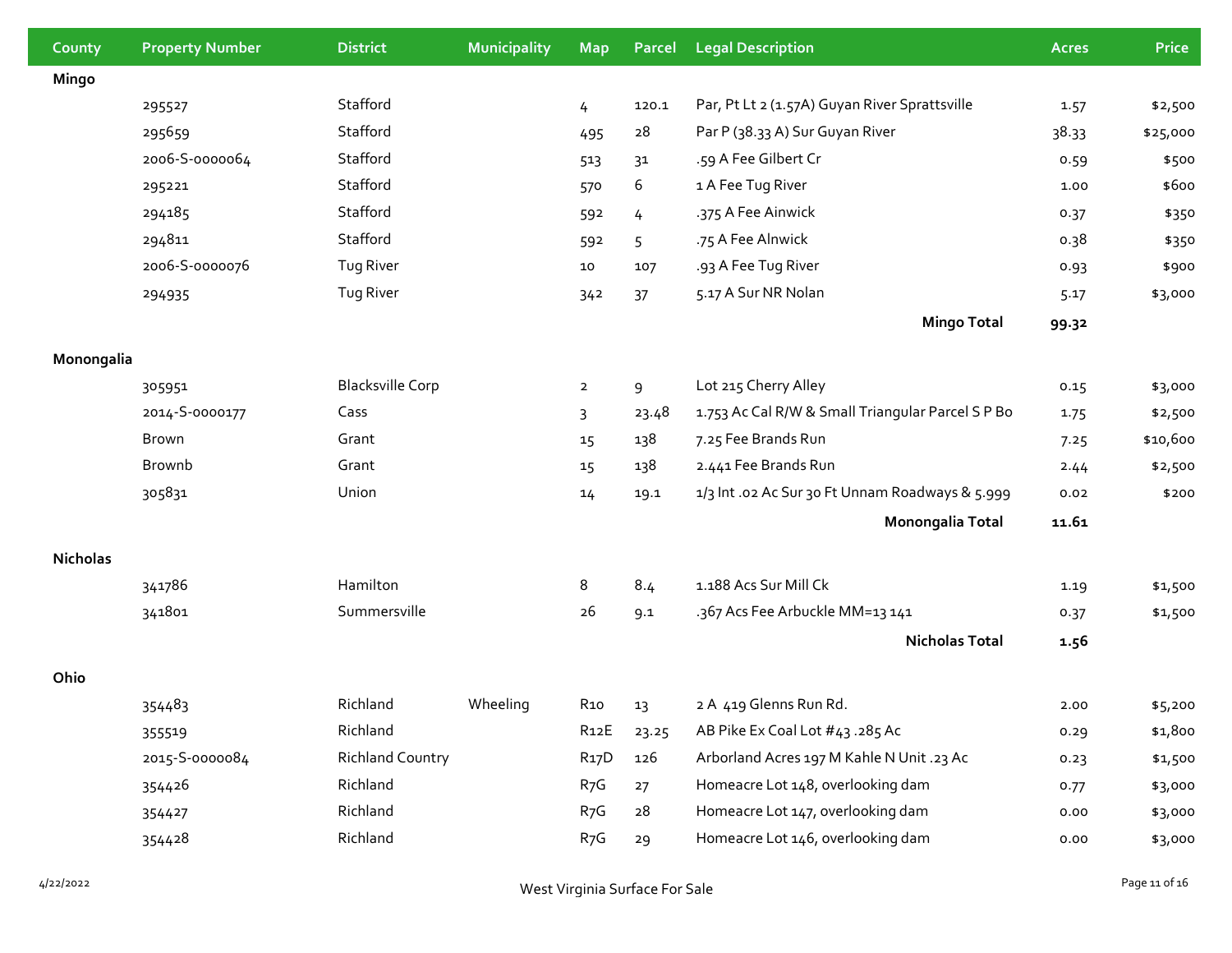| County  | <b>Property Number</b> | <b>District</b>      | Municipality | <b>Map</b>        | <b>Parcel</b> | <b>Legal Description</b>                  | <b>Acres</b> | <b>Price</b>   |
|---------|------------------------|----------------------|--------------|-------------------|---------------|-------------------------------------------|--------------|----------------|
| Ohio    |                        |                      |              |                   |               |                                           |              |                |
|         | 353987                 | Richland             | Wheeling     | $R_7L$            | 98.1          | River Hills Lot 331 O Wheeling            | 0.17         | \$1,000        |
|         | 353921                 | Ritchie              | Bethlehem    | RE1K              | 144           | West View, 52-53 o wheeling               | 0.55         | \$1,500        |
|         | 355318                 | Triadelphia          |              | T <sub>12</sub> P | 76            | Valley View L 119 120 121                 | 0.54         | \$3,100        |
|         | 350655                 | Triadelphia          |              | T <sub>17</sub> B | 229           | Cedar Rocks 14                            | 0.07         | \$600          |
|         | 355522                 | Triadelphia          |              | T <sub>17</sub> B | 231           | Cedar Rocks 10-11                         | 0.14         | \$600          |
|         | 350789                 | Triadelphia          |              | T <sub>17</sub> B | 233           | Cedar Rocks 8                             | 0.07         | Call for Price |
|         | 354431                 | Triadelphia          |              | T <sub>17</sub> B | 236           | Cedar Rocks 3-4                           | 0.15         | \$600          |
|         | 2005-S-0000030         | Triadelphia          |              | T <sub>17</sub> B | 251           | Cedar Rocks 2nd Addtion Lot 22            | 0.00         | \$650          |
|         | 350574                 | Triadelphia          |              | T <sub>17</sub> B | 254           | Cedar Rocks 2nd Add 25                    | 0.07         | \$600          |
|         | 350619                 | Triadelphia          |              | T <sub>17</sub> B | 257           | Cedar Rocks 2 nd 29                       | 0.07         | \$600          |
|         | 354356                 | Triadelphia          |              | T <sub>17</sub> B | 258           | Cedar Rocks 2 nd 30                       | 0.07         | \$600          |
|         | 350688                 | Triadelphia          |              | T <sub>17</sub> B | 259           | 2 nd Add Cedar Rocks                      | 0.07         | \$600          |
|         | 350827                 | Triadelphia          |              | T <sub>17</sub> B | 260           | Cedar Rocks 2nd Add 32                    | 0.07         | \$600          |
|         | 350608                 | Triadelphia          |              | T <sub>17</sub> B | 261           | 2nd Add Cedar Rocks 33                    | 0.05         | \$600          |
|         | 2005-S-0000031         | Triadelphia          |              | T <sub>17</sub> B | 275           | Cedar Rocks 2nd Addtion Lot 44            | 0.07         | \$650          |
|         | 350826                 | Triadelphia          |              | T <sub>17</sub> B | 279           | 2nd Add Cedar Rocks 37-38                 | 0.15         | \$600          |
|         | 354822                 | Triadelphia          |              | T <sub>17</sub> B | 300           | Cedar Rocks 2nd 101-102-103-104-105       | 0.37         | \$1,600        |
|         | 2015-S-0000085         | Triadelphia Countr   |              | T8                | 20.2          | 1.688 Ac Roneys Point Occ A S Unit .11 Ac | 1.69         | \$2,000        |
|         | 355321                 | Triadelphia Corp     |              | TW <sub>4</sub>   | 117           | Valley Camp Coal Colony 30-31             | 0.36         | \$1,000        |
|         | 355615                 | Triadelphia Town     |              | TW8               | 7.1           | Rice Plc 2 x 37 Ft Res Strip              | 0.00         | \$600          |
|         | 351031                 | Wheeling City Cor    |              | W <sub>29</sub>   | 184           | Henderson A 24                            | 0.07         | \$600          |
|         | 351021                 | Wheeling City Cor    |              | W <sub>29</sub>   | 275           | Henderson 2nd 59                          | 0.06         | \$600          |
|         | 350977                 | Wheeling City Cor    |              | W <sub>30</sub>   | 3             | Hendersons 2nd 15-43                      | 0.09         | \$600          |
|         | 354501                 | <b>Wheeling Corp</b> |              | W <sub>4</sub>    | 85            | Glennova 280&281                          | 0.33         | \$3,100        |
|         |                        |                      |              |                   |               | <b>Ohio Total</b>                         | 8.56         |                |
| Preston |                        |                      |              |                   |               |                                           |              |                |
|         | 2007-S-0000001         | Kingwood             |              | 10                | 35            | FEE 3.855 (LESS COAL) THREE FORK          | 3.86         | \$13,000       |
|         | 2015-S-21              | Kingwood             |              | 21                | 2.4           | Sur .65 (1/6 Int) Enos Wolfe Tr           | 0.11         | Call for Price |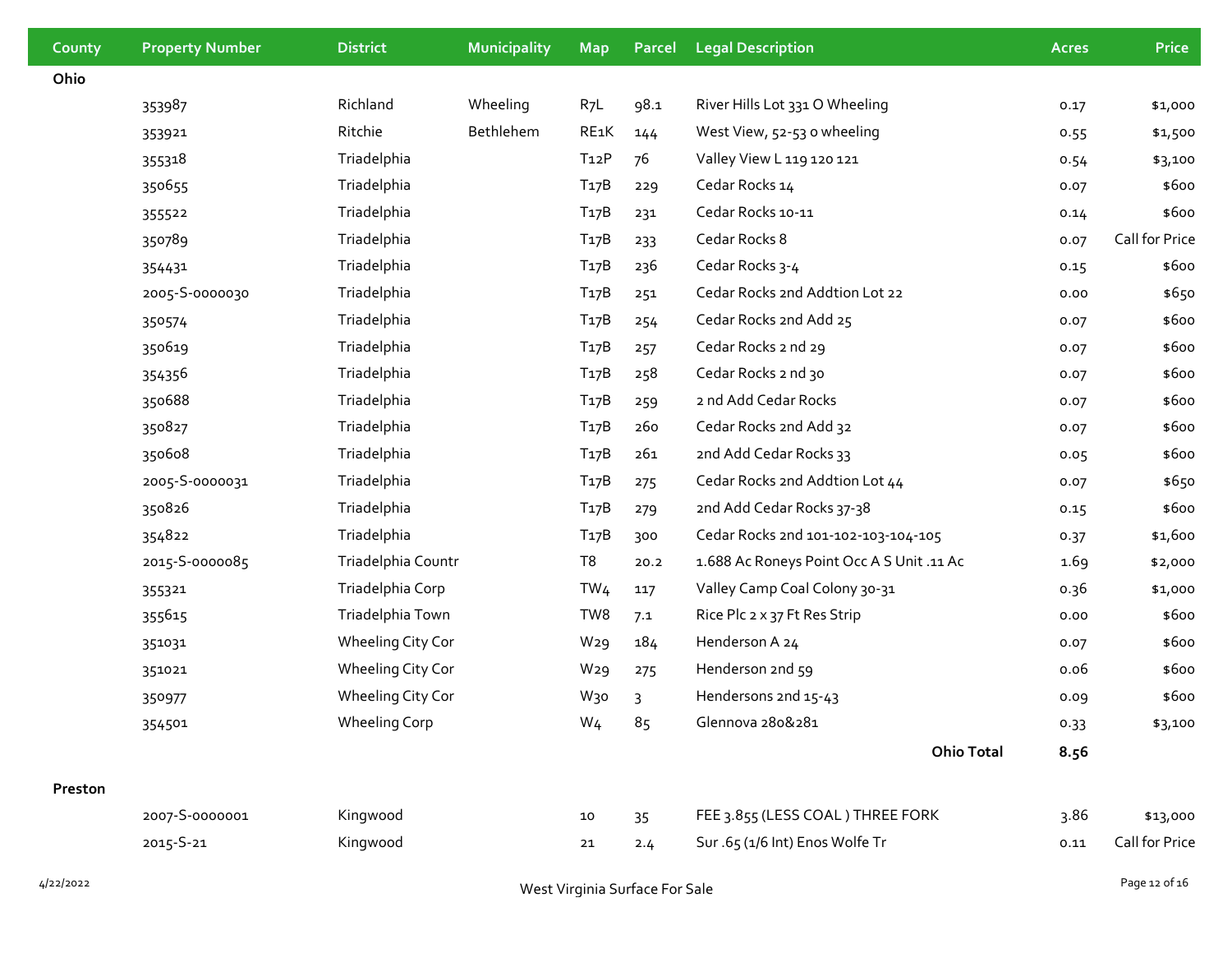| County    | <b>Property Number</b>         | <b>District</b> | <b>Municipality</b> | <b>Map</b>     | <b>Parcel</b>  | <b>Legal Description</b>                            | <b>Acres</b> | <b>Price</b>   |
|-----------|--------------------------------|-----------------|---------------------|----------------|----------------|-----------------------------------------------------|--------------|----------------|
| Preston   |                                |                 |                     |                |                |                                                     |              |                |
|           | 2011-S-46                      | Lyon            |                     | $\overline{3}$ | 25             | (1/9 Int) 4 Weaver Tr                               | 0.44         | \$850          |
|           | 2015-S-125                     | Union           |                     | 30             | 21             | 11/8 (1/2 Int) Texas Sett                           | 0.06         | \$1,500        |
|           | 392214                         | Valley          |                     | 10             | 74             | Sur 1.26 Rt of Way White                            | 1.26         | \$400          |
|           | 392215                         | Valley          |                     | 14             | 50.1           | Sur .74 Rt of Way-Outright                          | 0.74         | \$400          |
|           | 392216                         | Valley          |                     | 14             | 70             | Sur 1.13 Rt of Way - Gregg                          | 1.13         | \$400          |
|           | 392217                         | Valley          |                     | 14             | 72             | Sur 1.46 Rt of Way - Gibson                         | 1.46         | \$400          |
|           |                                |                 |                     |                |                | <b>Preston Total</b>                                | 9.06         |                |
| Putnam    |                                |                 |                     |                |                |                                                     |              |                |
|           | 402955                         | Buffalo         |                     | 130            | 14.1           | 1.285 Ac                                            | 1.29         | \$2,000        |
|           | 402890                         | Curry           |                     | 271            | 33             | 1 Ac Trace Fork                                     | 1.00         | \$1,000        |
|           | 401972                         | Hurricane Corp  | Hurricane Corp      | $\overline{4}$ | 442            | Parcel 1 6, 798 Sq Ft being all parcel A Par 2 7506 | 0.33         | \$3,000        |
|           | 402668                         | Poca            |                     | 197            | 36             | 1/4 Und Int In 3 Ac LFG Cert #1466                  | 0.75         | \$1,000        |
|           | 401698                         | Scott           |                     | 215            | 28.1           | 0.45 Ac Bills Crk Cert #1498                        | 0.45         | \$1,200        |
|           | 402994                         | Scott           |                     | 234A           | $\overline{7}$ | 2.668 Ac (plot 7)                                   | 2.67         | \$3,000        |
|           | 2015-S-0000060                 | Union           |                     | 164            | 27.2           | Parcel (3.382 Ac) Lime Kiln Br                      | 3.38         | Call for Price |
|           |                                |                 |                     |                |                | <b>Putnam Total</b>                                 | 9.86         |                |
| Raleigh   |                                |                 |                     |                |                |                                                     |              |                |
|           | 419143                         | Clear Fork      |                     | 5              | 31             | Sur o.54 Ac (C) Clear Fork Of Big Coal River        | 0.54         | \$800          |
|           | 418653                         | Marsh Fork      |                     | 20             | 19.1           | Sur 1 Ac Maxwell Rd                                 | 1.00         | \$700          |
|           | 417787                         | Marsh Fork      |                     | 2B             | 14             | LOT (0.47 AC) EUNICE S D                            | 0.47         | \$400          |
|           | 418404                         | Slab Fork       |                     | 12             | 12             | Sur 1.58 Acs Devils Fk                              | 1.58         | \$1,800        |
|           | 419167                         | Slab Fork       |                     | 8              | 29             | Sur Lot 37 Sec 4 Helen                              | 0.21         | \$1,000        |
|           | 419165                         | Slab Fork       |                     | 8              | 47.3           | Sur Lot 10 East Gulf Townsite                       |              | \$1,000        |
|           | 419168                         | Slab Fork       |                     | 8              | 47.4           | Sur Lot 9 East Gulf Townsite                        | 0.15         | \$1,000        |
|           | 419169                         | Slab Fork       |                     | 8              | 49.2           | Sur Lot 3 East Gulf Townsite                        | 0.16         | \$1,000        |
|           | 419170                         | Slab Fork       |                     | 8              | 49.6           | Sur Pt Lot 2 East Gulf Townsites                    | 0.12         | \$1,000        |
|           | 419172                         | Slab Fork       |                     | 8A             | 10             | Sur Lot 10 East Gulf                                | 0.13         | \$1,000        |
|           | 413184                         | Slab Fork       |                     | 9C             | 6.1            | Surf 10,193 Sq Ft Winding Golf                      | 0.23         | \$1,000        |
| 4/22/2022 | West Virginia Surface For Sale |                 |                     |                |                |                                                     |              | Page 13 of 16  |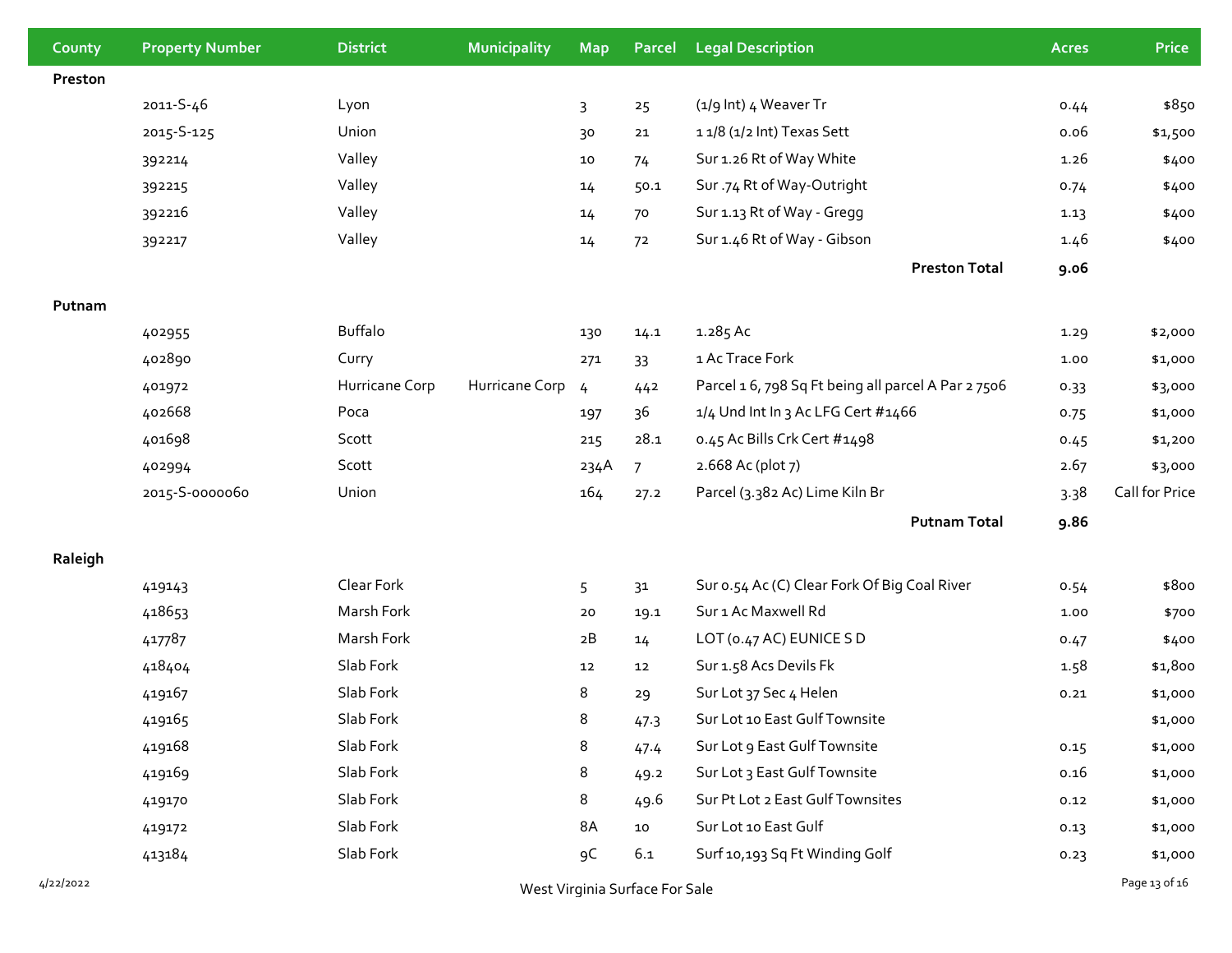| County    | <b>Property Number</b> | <b>District</b> | <b>Municipality</b> | <b>Map</b>     | Parcel                         | <b>Legal Description</b>              | <b>Acres</b> | <b>Price</b>   |
|-----------|------------------------|-----------------|---------------------|----------------|--------------------------------|---------------------------------------|--------------|----------------|
| Raleigh   |                        |                 |                     |                |                                |                                       |              |                |
|           | 418712                 | Trap Hill       |                     | 6C             | 89                             | Sur Lots 7-8-9-10 Sec 7 Harper Add    | 0.18         | \$1,800        |
|           | 418713                 | Trap Hill       |                     | 6C             | 90                             | Sur Lots 11-12-13-14 Sec 7 Harper Add | 0.18         | \$1,800        |
|           |                        |                 |                     |                |                                | <b>Raleigh Total</b>                  | 4.95         |                |
| Randolph  |                        |                 |                     |                |                                |                                       |              |                |
|           | 42797                  | Middle Fork     |                     | $\mathbf{1}$   | 25                             | Lot A Cassell L Co                    | 0.02         | \$400          |
|           |                        |                 |                     |                |                                | <b>Randolph Total</b>                 | 0.02         |                |
|           |                        |                 |                     |                |                                |                                       |              |                |
| Ritchie   |                        |                 |                     |                |                                |                                       |              |                |
|           | 2014-5-0000025         | Murphy          |                     | 10             | 37.1                           | 81 Sq Rds .50 Ac Fee 1.3888%          | 0.01         | \$500          |
|           | 2014-5-0000026         | Murphy          |                     | 44             | 6                              | 1/2 Surf 6 Ac Leatherbark             | 3.00         | \$6,000        |
|           |                        |                 |                     |                |                                | <b>Ritchie Total</b>                  | 3.01         |                |
| Roane     |                        |                 |                     |                |                                |                                       |              |                |
|           | 445071                 | Curtis          |                     | 11             | 64                             | 1 Sur M Reedy                         | 1.00         | \$1,200        |
|           | 2014-S-0000118         | Harper          |                     | $\overline{7}$ | 26                             | 1/2 Int 32 Fee Wolf Camp              | 16.00        | \$12,000       |
|           | 445176                 | Smithfield      |                     | 18             | 41                             | 1 Sur Canoe                           | 1.00         | \$1,200        |
|           | 445040                 | Smithfield      |                     | 23             | 5                              | 1 Sur Canoe                           | 1.00         | \$1,200        |
|           | 2014-S-0000299         | Walton          |                     | 19             | 47                             | 1.5 Sur 1/2 OG Rock Creek             | 1.50         | \$2,500        |
|           | 2014-S-0000270         | Walton          |                     | 28             | 19                             | 1/6 Int 12.43 Fee Lefthand            | 2.07         | \$3,500        |
|           |                        |                 |                     |                |                                | <b>Roane Total</b>                    | 22.57        |                |
| Wayne     |                        |                 |                     |                |                                |                                       |              |                |
|           | 503697                 | Ceredo Corp     | Ceredo              | $10\,$         | 24                             | Lot 35 Fee Plat 1, Camden Hts         | 0.11         | \$1,200        |
|           | 503822                 | Ceredo Corp     | Ceredo              | 8              | 130                            | .o7 Fee                               | 0.07         | \$500          |
|           | 504502                 | Lincoln         |                     | 10             | 32                             | 5 Surf Vinson Branch                  | 5.00         | \$3,000        |
|           | 504884                 | Lincoln         |                     | 24             | 33.3                           | 1/2 Surf Moses Fork                   | 0.50         | Call for Price |
|           | 504504                 | Lincoln         |                     | 3 <sup>2</sup> | 37                             | 17/8 Surf Bull Creek                  | 1.88         | \$1,200        |
|           | 2008-S-0000195         | Lincoln         |                     | 35             | 4                              | 5.7 Fee Turkey Creek                  | 5.70         | \$10,000       |
|           | 2006-S-0000166         | Lincoln         |                     | 35             | 5                              | 5 Fee Turkey Creek                    | 5.00         | \$9,000        |
|           | 2006-S-0000165         | Lincoln         |                     | 35             | 6                              | 5 Fee Turkey Creek                    | 5.00         | \$9,000        |
| 4/22/2022 |                        |                 |                     |                | West Virginia Surface For Sale |                                       |              | Page 14 of 16  |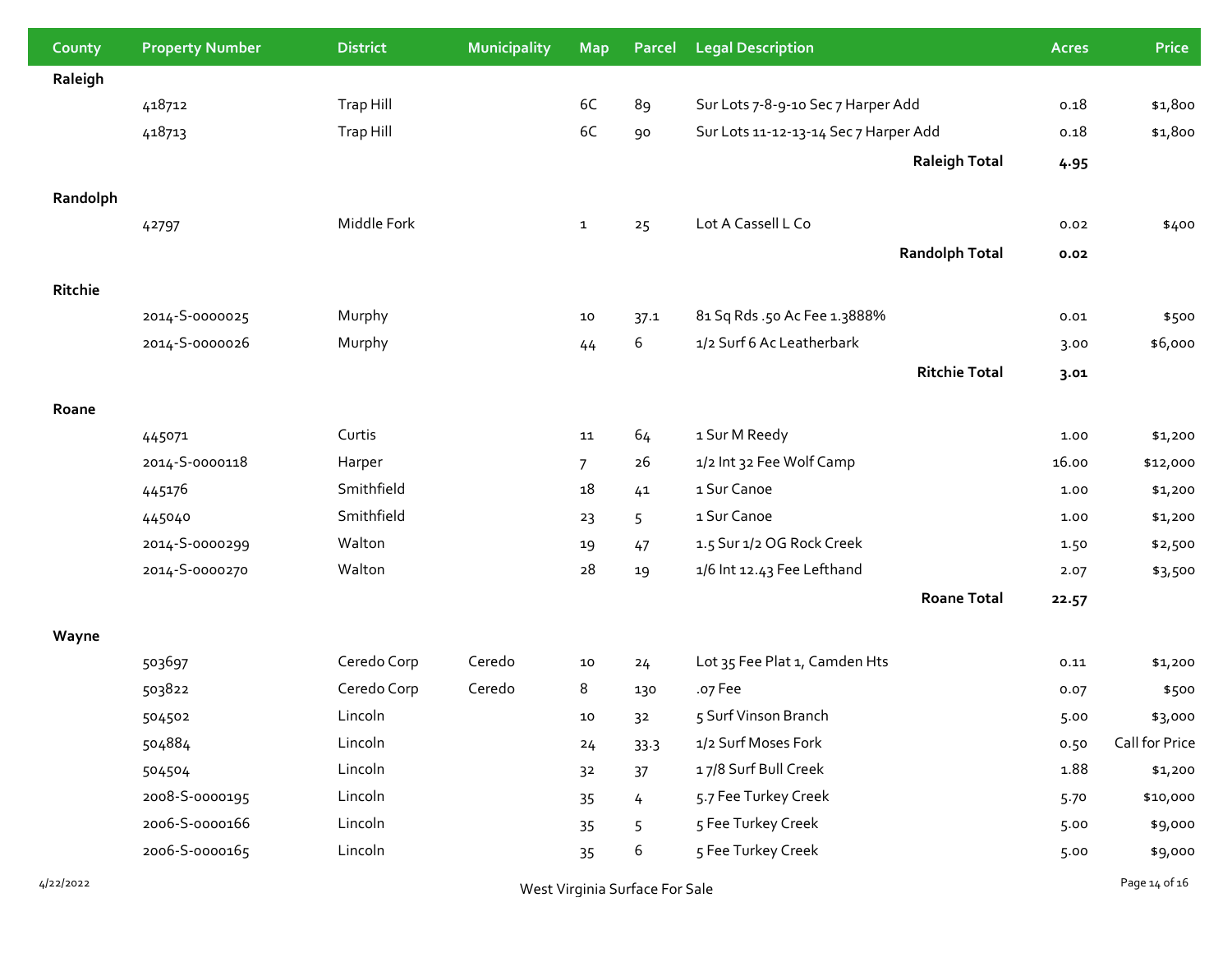| County  | <b>Property Number</b>   | <b>District</b>      | <b>Municipality</b> | <b>Map</b>     | Parcel         | <b>Legal Description</b>                          | <b>Acres</b>     | <b>Price</b>   |
|---------|--------------------------|----------------------|---------------------|----------------|----------------|---------------------------------------------------|------------------|----------------|
| Wayne   |                          |                      |                     |                |                |                                                   |                  |                |
|         | 504909                   | Lincoln              |                     | 38             | 84             | .5 Surf Jennies Creek                             | 0.50             | Call for Price |
|         | 504981                   | Lincoln              |                     | 38             | 85             | 2 Surf Jennies Creek                              | 2.00             | Call for Price |
|         | 504982                   | Lincoln              |                     | 38             | 87             | 15 Surf Jennies Creek                             | 15.00            | Call for Price |
|         | 504609                   | Lincoln              |                     | 41             | 55             | 5 Surf Jennies Creek                              | 5.00             | \$3,000        |
|         | 500712                   | Lincoln              |                     | 41             | 59             | 2 A Sur Jennies Creek                             | 2.00             | \$1,500        |
|         | 503949                   | Lincoln              |                     | 44             | 14             | 60x100 Ft Surf Tug River, Tug River frontage, min | 0.14             | \$300          |
|         | 503948                   | Lincoln              |                     | 44             | 9.2            | .5 Acre Marrowbone                                | 0.50             | \$750          |
|         | 504999                   | Stonewall            |                     | 11             | 44             | 7 Surf Newcomb Creek (4/7 Und Int)                | 4.00             | Call for Price |
|         | 504668                   | Union                | Westmoreland        | 4 <sup>C</sup> | 96             | Lot 200                                           | 0.39             | \$500          |
|         |                          |                      |                     |                |                | <b>Wayne Total</b>                                | 52.79            |                |
| Wirt    |                          |                      |                     |                |                |                                                   |                  |                |
|         | 2015-S-73                | Reedy                |                     | 6              | 40             | 1/8 of 1/3 of 25 3/8 Sur R Re                     | 1.01             | Call for Price |
|         |                          |                      |                     |                |                | <b>Wirt Total</b>                                 | 1.01             |                |
| Wood    |                          |                      |                     |                |                |                                                   |                  |                |
|         | 541870                   | Clay                 |                     | 130            | L <sub>1</sub> | 8/10-A St Pike (Yard)                             | 0.8 <sub>0</sub> | \$800          |
|         |                          |                      |                     |                |                | <b>Wood Total</b>                                 | 0.80             |                |
|         |                          |                      |                     |                |                |                                                   |                  |                |
| Wyoming |                          |                      |                     |                |                |                                                   |                  |                |
|         | 553018                   | Baileysville         |                     | 119            | 8.4            | o.55 A (S) Indian Creek                           | 0.55             | \$4,300        |
|         | 553070                   | <b>Barkers Ridge</b> |                     | 15             | 23             | 17000 Sq Ft (S) Near End                          | 0.39             | Call for Price |
|         | 553072                   | <b>Barkers Ridge</b> |                     | 15             | 25             | Lot 3 R B Lester 1 A Tract                        | 1.00             | Call for Price |
|         | 553071                   | <b>Barkers Ridge</b> |                     | 15             | 25.1           | Lot 2 R B Lest 1 Acre Tract Bud                   | 1.00             | Call for Price |
|         | ER3 (551382)             | <b>Barkers Ridge</b> |                     | 5              | 78             | Lots 39 St Highway Corinne 3                      | 0.04             | \$2,000        |
|         | ER <sub>1</sub> (551517) | Huff Creek           |                     | 105            | 29             | 3.40 (S) & Oil & Gas Rights Huff Creek            | 3.40             | \$2,000        |
|         | 553096                   | Oceana               |                     | 14             | 26             | Lot 27-28 P L Co Add Matheny                      | 0.22             | Call for Price |
|         | 553200                   | Oceana               |                     | 14             | 97             | o.46 Ac (F) Laurel Fork                           | 0.46             | Call for Price |
|         | 553322                   | Slab Fork            |                     | 114            | 28.1           | o.18 (S) Milam Fork                               | 0.18             | \$1,000        |
|         |                          |                      |                     |                |                | <b>Wyoming Total</b>                              | 7.24             |                |